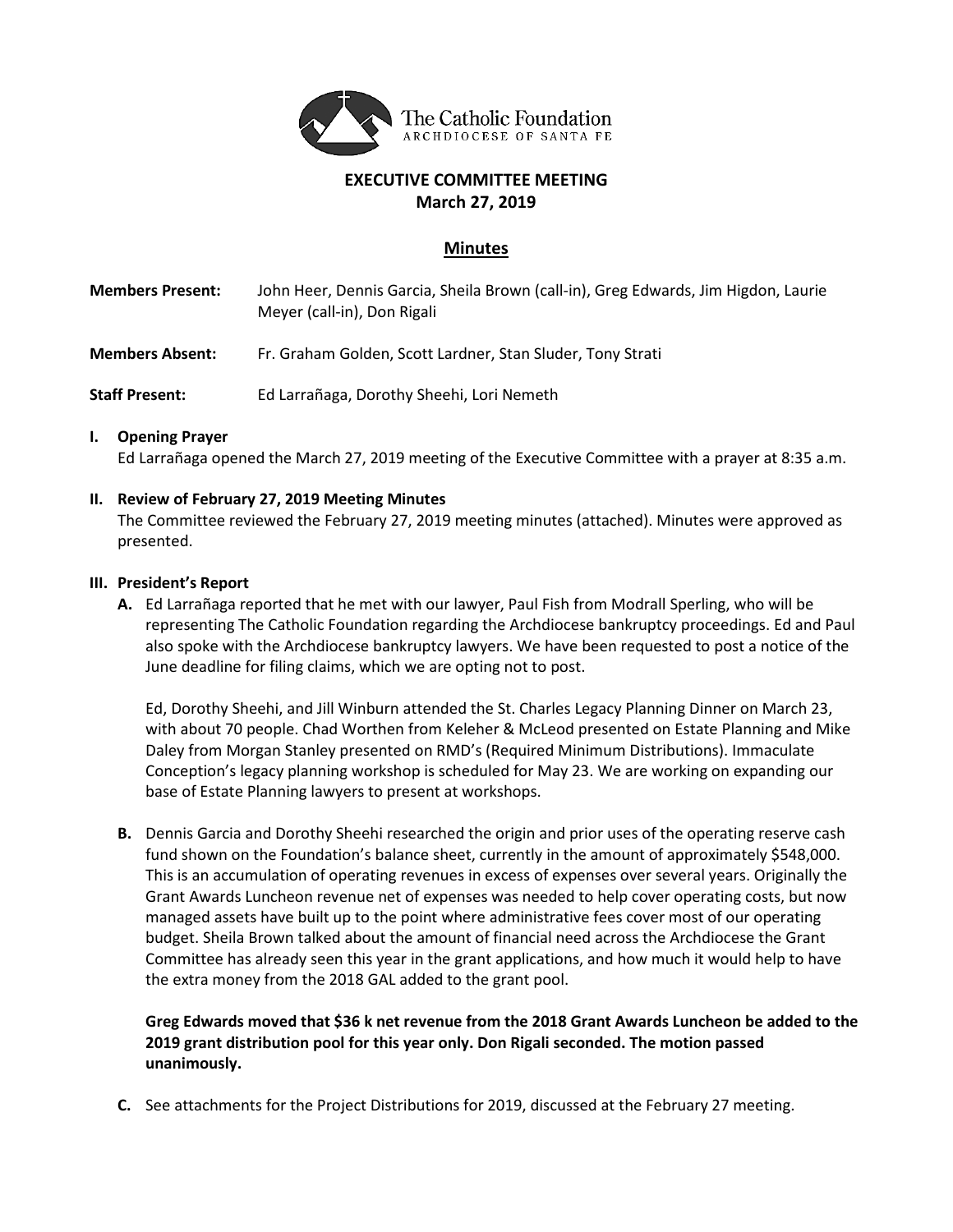#### **Dennis Garcia moved to approve the 4% rate of distribution. Greg Edwards seconded. The motion passed unanimously.**

#### **IV. Grant Committee**

Sheila Brown reported we received more than the usual number of preproposals for large grants. Some of these were dismissed for not matching our mission, and the Grant Committee is reviewing and scoring to narrow down to 5 organizations to submit full proposals. The deadline for small grants is April 22. The grant workshops were well attended, and we expect many applications to be submitted this year.

## **V. Community Outreach Committee**

No report.

#### **VI. Board Engagement Committee**

Ed Larrañaga reported in Scott Lardner's absence. Kathie Leyendecker is stepping down from the Board, moving to Florida at the beginning of April and getting married. We wish her the best! The following trustees will also be stepping down in October: Sheila Brown, Dennis Garcia, and John Heer. Larry Cheek has agreed to replace Dennis as Treasurer. The Board Engagement Committee is working on recruiting prospective new board members, including Agnes Padilla, Jerry Sais, and others.

#### **VII. Real Estate Committee**

Ed Larrañaga reported in Stan Sluder's absence. The Real Estate Committee will be meeting soon. In the Hager property lawsuit, our lawyer has filed more motions to dismiss which will be determined at a hearing on April 17<sup>th</sup>. We will need to find a replacement for our Santa Fe realtor Rick Bressan, who passed away unexpectedly in February. For the Lujan property, Ed met with two realtors from Colliers.

#### **VIII. Budget & Audit Committee**

Dennis Garcia reported on the February financial statements (attached). There are a few variances due to timing. The pre-audit meeting with Pulakos CPAs will be at The Foundation on May 10. Dennis and Dorothy are studying the prudent level of cash reserves which should be maintained by the Foundation. The Committee will formulate recommended uses for any funds accumulated in excess of the recommended reserve level.

#### **IX. Investment Committee**

Jim Higdon reported on the Investment Summary (attached). Our total investment returns are \$3 M higher at the end of February than at the end of December, which would have given us \$40 k more for distributions. Steven Moore has been appointed to the FED Board. Jim presented a graph from The Wall Street Journal that compares income to housing costs in different U.S. cities. Many businesses are moving to Texas from California because their employees can't afford the housing costs in CA.

#### **X. Chairman's Report**

No chairman's report.

#### **XI. Other Business**

No other business.

#### **XII. Closing Prayer**

Ed Larrañaga closed the meeting with a prayer at 9:38 a.m.

#### **The next Board Meeting is April 24 and the next Executive Committee Meeting is May 22.**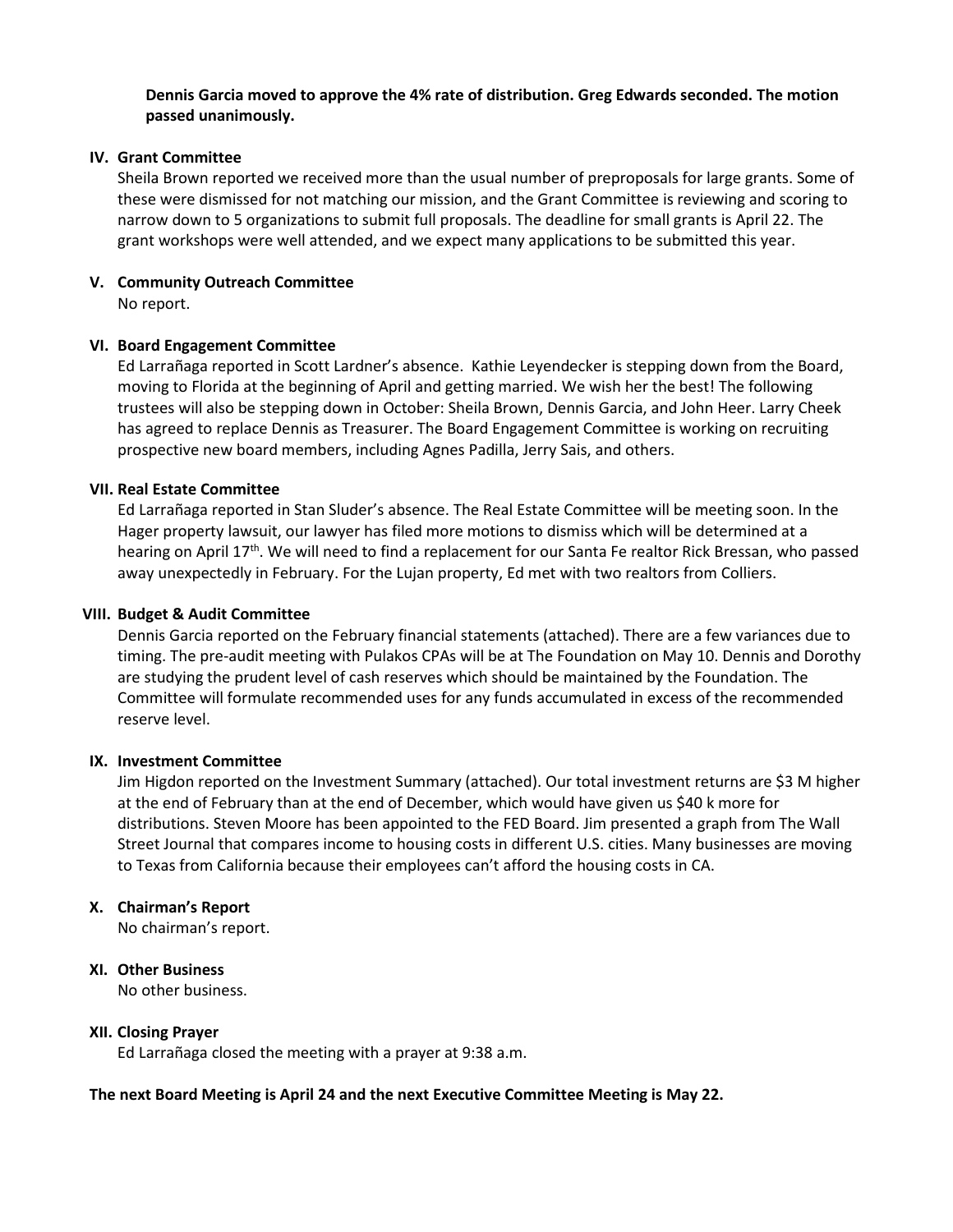

### **EXECUTIVE COMMITTEE MEETING March 27, 2019**

# **8:30am – 10:00am**

Conference dial-in number: (605) 313-4812 Access Code: 240005#

### **Agenda**

- **I.** Opening Prayer
- **II.** Review and Approval February 27, 2019 Meeting Minutes no action required
- **III.** President's Report
	- A. Activity Report
	- B. Grant Awards Luncheon net profit discussion
	- C. Rate of Distribution for 2019 **Action Required**
- **IV.** Grant Committee
- **V.** Community Outreach Committee
- **VI.** Board Engagement Committee
- **VII.** Real Estate Committee
	- A. Hager update
	- B. Lujan RE
- **VIII.** Budget & Audit Committee Financial Report
- **IX.** Investment Committee
- **X.** Chairman's Report
- **XI.** Other Business
- **XII.** Closing Prayer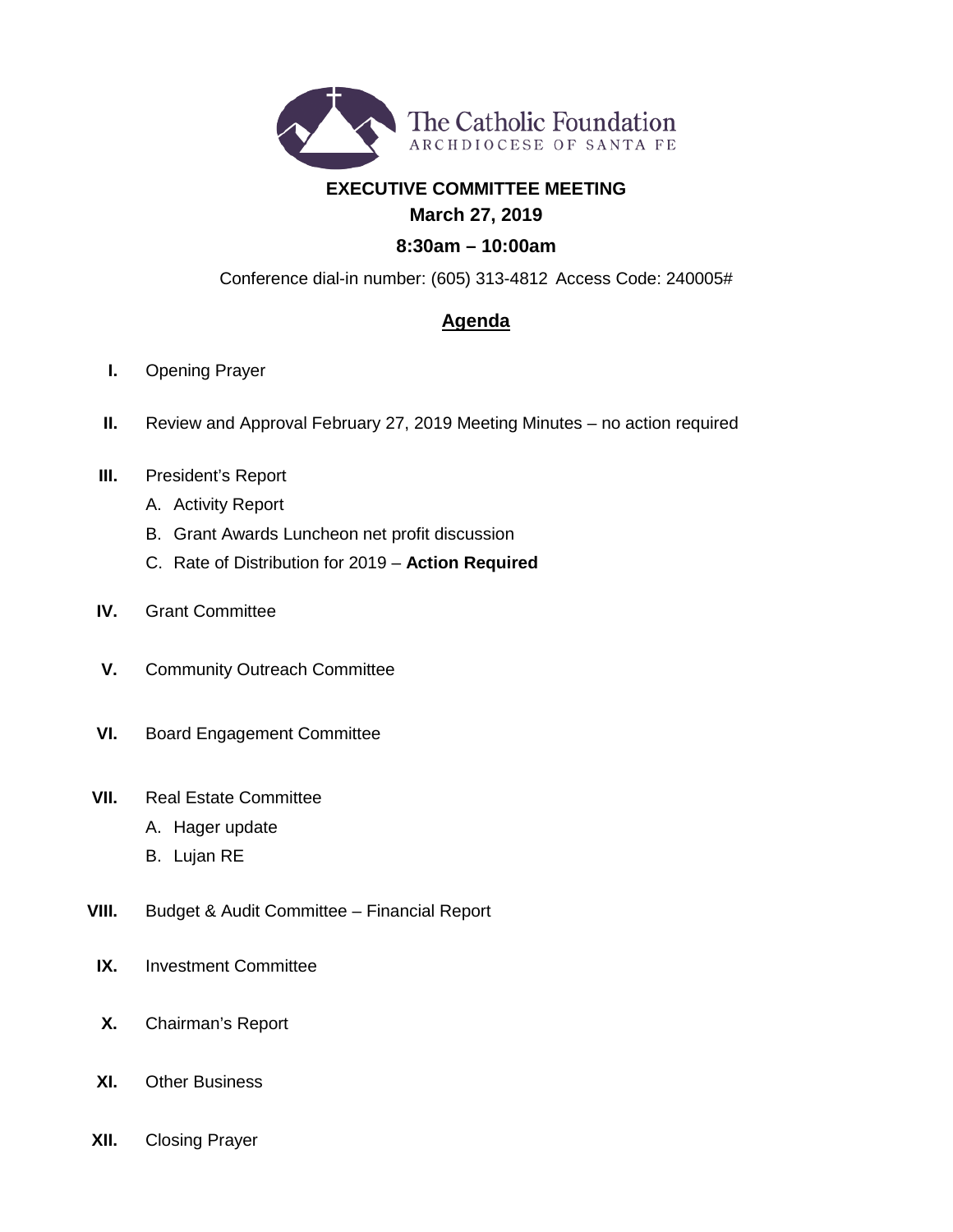

### **EXECUTIVE COMMITTEE MEETING February 27, 2019**

#### **Minutes**

- **Members Present:** John Heer (call-in), Scott Lardner, Dennis Garcia, Sheila Brown (call-in), Fr. Graham Golden, Jim Higdon, Laurie Meyer (call-in), Don Rigali, Stan Sluder
- **Members Absent:** Greg Edwards, Tony Strati

**Staff Present:** Ed Larrañaga, Dorothy Sheehi, Lori Nemeth

#### **I. Opening Prayer**

Ed Larrañaga opened the February 27, 2019 meeting of the Executive Committee with a prayer at 8:35 a.m.

#### **II. Review of December 19, 2018 Meeting Minutes**

The Committee reviewed the December 19, 2018 meeting minutes (attached). Minutes were approved as presented.

#### **III. President's Report**

- **A.** Ed Larrañaga reported that he has met with 1/3 of the Trustees one-on-one. He also met with Archbishop Wester briefly, nothing to report. St. Charles Parish is hosting a Benefit Dinner and Legacy Planning Forum on March 23. Parish representatives have been meeting with Ed regarding starting a new endowment fund. Ed met with the Knights of Columbus and Jim McCabe regarding the St. Charles dinner. Also, Ed attended an Immaculate Conception Parish Council meeting in preparation for a Planned Giving Seminar tentatively scheduled for May. Two checks were distributed from one of our new Donor Advised Non-Endowed funds. Ed met with the benefactors of one of the other new funds, and they will be adding another \$30,000.
- **B.** Fund distributions for 2019 have met the criteria for the limitation test and we are therefore able to distribute from our funds at the 4% rate. However, a majority of the endowment funds have principal withdrawal restrictions in the agreements. Since the market was down significantly in 2018 and the test for determining whether the distribution would reduce principal is based on the fund balance as of December 31, most of the distributions would be limited. Ed and Dorothy Sheehi explained the Grant Project Distributions and Foundation and Agency Project Distributions (attached). Grant distributions are down from \$448 k in 2018 to \$364 k in 2019 and other projects are down from \$1.419 M to \$545 k.

Ed suggested four solutions to bring up the distribution amount for this year:

- 1) We can send letters to the Agency fundholders to ask if they would like to receive the full 4% distribution, even if it dips into the principal.
- 2) We can contact Donor Advised fundholders and ask if they would like to amend the agreement to allow a certain percentage of the principal to be distributed.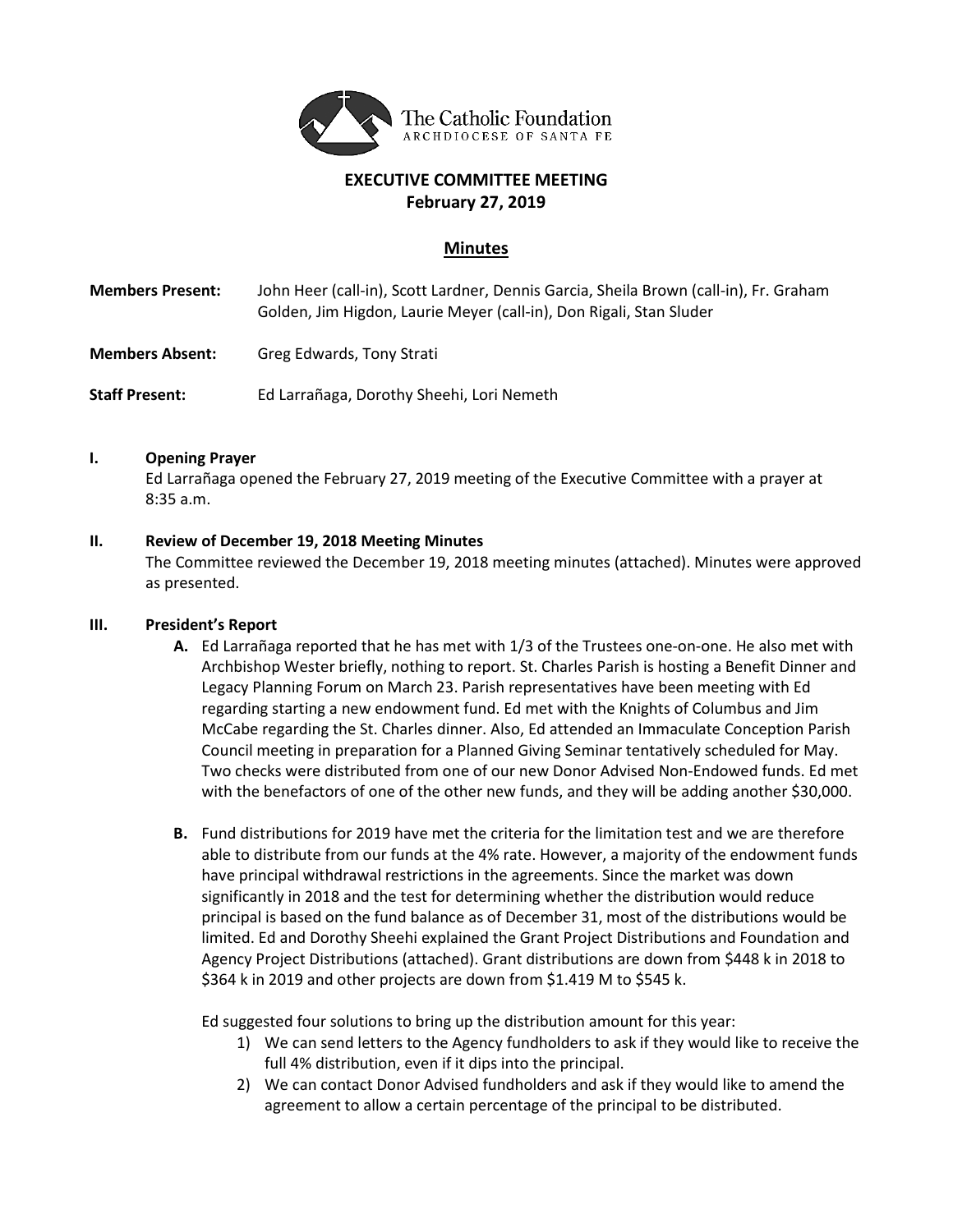- 3) Since there is not a policy regarding the date for the fund balance principal calculation, we could use a date ranging from December to March. The policy which states the December 31 date only applies to the annual calculation of distributable funds.
- 4) The net profit from the 2018 Grant Awards Luncheon (Operations) of up to \$35 k could be added to the grant pool distribution.

There was much discussion on these suggestions. The Committee agreed on administrative options 1 and 2 (sending letters) and were opposed to option 3 (changing the fund balance date for the principal calculation). There were concerns expressed and no consensus about option 4. Dennis Garcia suggested tabling action on this recommendation until he has met with Dorothy for further research. Fund distributions will be voted on at the next Executive Committee meeting in March.

**C.** The legal fees for the Hager lawsuit are paid out of the fund and have been for many years. Jim Higdon suggested we look at the paperwork for the Los Sueños Trail Extension to see if the fees can be taken from that balance.

Paul Fish has been retained as our legal representative for the Archdiocese Bankruptcy proceedings. These legal fees will be paid out of operations.

#### **John Heer moved that Ed Larrañaga be the single point of contact for our legal representative. Sheila Brown added an amendment that Ed also be the spokesperson. Jim Higdon seconded. The motion passed unanimously.**

**D.** The amended Fund Policies and Administrative Fee Schedule (attached) were discussed but not formally approved at the December Executive Committee Meeting.

**Jim Higdon moved to approve the amended Fund Policies and Administrative Fee Schedule. Don Rigali seconded. The motion passed unanimously.**

#### **IV. Budget & Audit Committee**

Dennis Garcia reported on the January financial statements (attached). The Grant Awards Luncheon 2018 net income will be reduced \$1,200 for an unpaid sponsorship.

#### **V. Investment Committee**

Jim Higdon reported on the Investment Summary (attached). The market is up again from December 2018. At the Committee meeting on February 19, Annette Bidart reported that our losses are less than other community foundations, -5.9% vs. -7%. The U.S. Economy is slowing along with other countries. Jim presented a graph that demonstrates the unreliable nature of economic forecasting (attached).

#### **VI. Real Estate Sub-Committee**

- **A.** Ed Larrañaga reported that our lawyer Bill Keleher Jr. has taken over gathering info from our paper files for the 40 interrogatories requested in the Hager lawsuit. Ed is working on information needed from digital files.
- **B.** The Foundation is now 50% owner of the Lujan property rather than 1/3 owner.

#### **VII. Board Engagement Committee**

Scott Lardner reported that invitations have been emailed and mailed for previous and new sponsorships for the 2019 Grant Awards Luncheon. Trustees sent contact info for 43 potential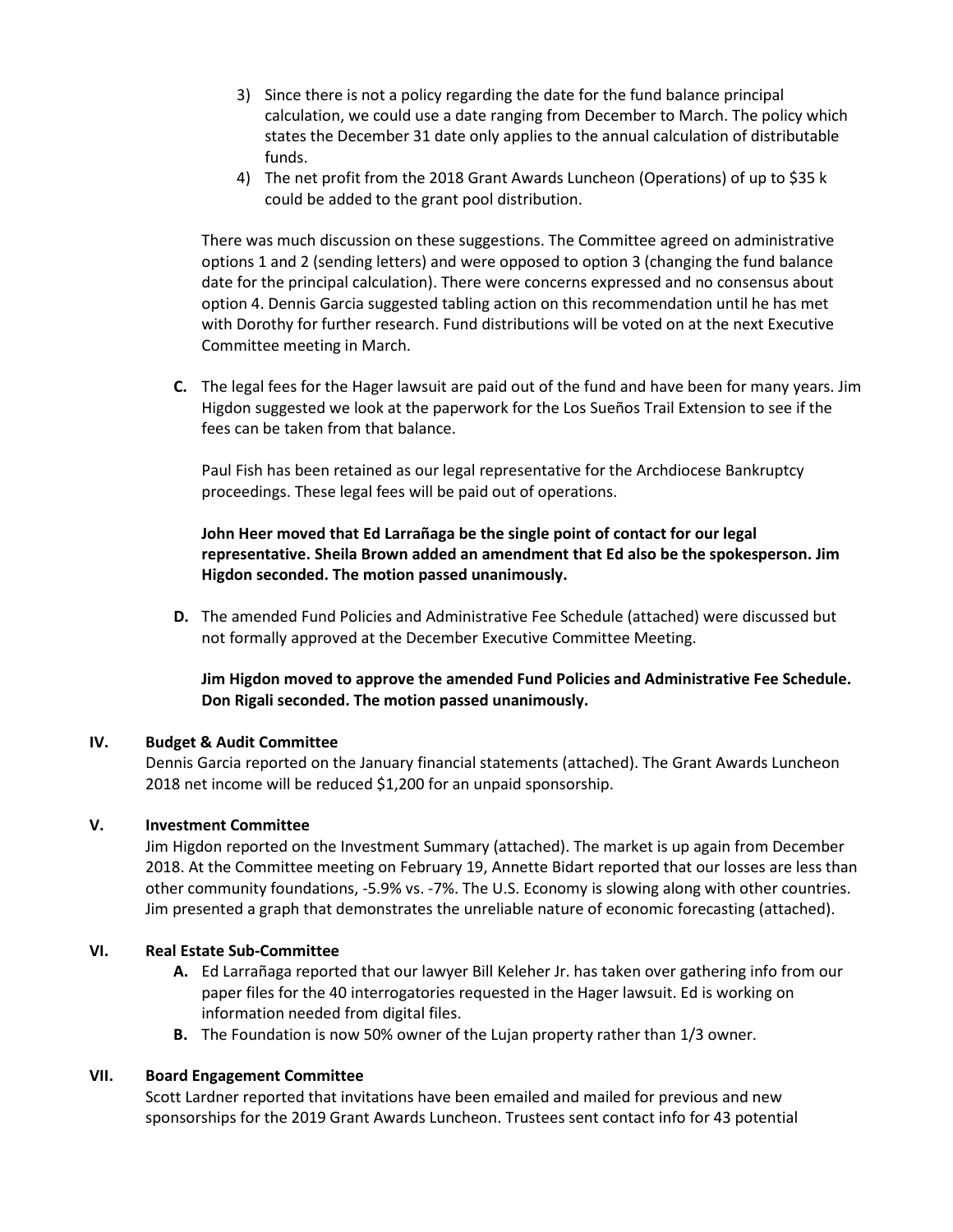sponsors and 3 have accepted to date. The Legacy League Event is Friday, March 1 starting at 12:00 p.m. at San Isidro Parish in Santa Fe. The Archbishop will be celebrating Mass, followed by a reception. About 30 people will be attending.

#### **VIII. Grant Committee**

Sheila Brown reported that Michele has been busy with grant workshops. There is one more workshop scheduled for March 8 in Santa Fe. The Grant Committee updated the Grant Allocations Policies, Procedures, and Guidelines (attached) for readability and clarity.

#### **Stan Sluder moved to approve the revisions to the Grant Allocations Policies, Procedures, and Guidelines. Jim Higdon seconded. The motion passed unanimously.**

#### **IX. Chairman's Report**

No chairman's report.

#### **X. Other Business**

Ed Larrañaga discussed changing the Real Estate Subcommittee to a full committee. We anticipate there will continue to be a need to manage property given to The Foundation.

#### **Jim Higdon moved to approve changing the Real Estate Subcommittee to a full committee, with Stan Sluder as chairperson. Don Rigali seconded. The motion passed unanimously.**

#### **XI. Closing Prayer**

Father Graham closed the meeting with a prayer at 10:25 a.m.

#### **The next Executive Committee Meeting will be held March 27, 2019.**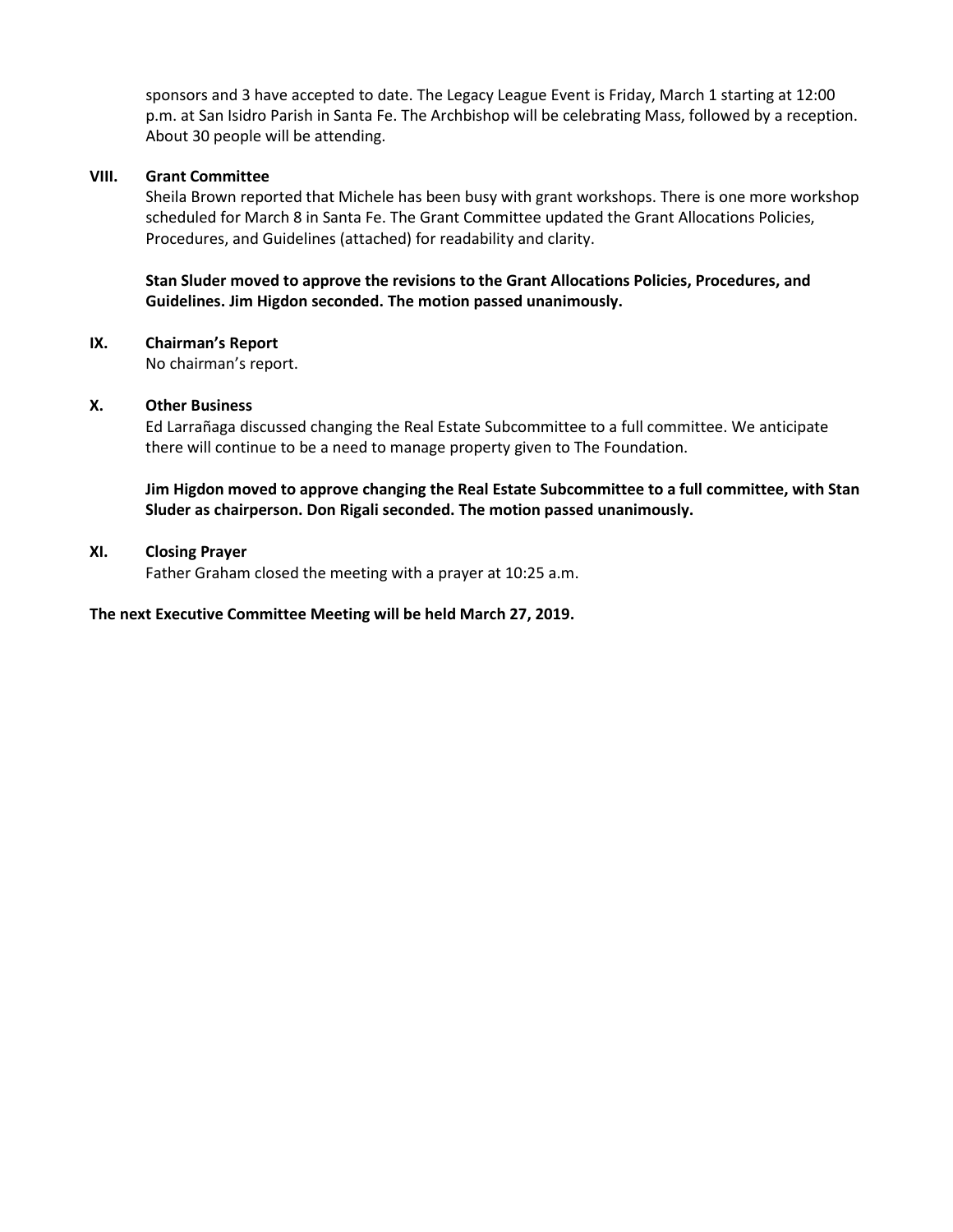## **The Catholic Foundation Grant Projects 2019 4.0 % Distribution**

|         |                |                                         | <b>Earnings Net</b>     |                            | <b>Total Fund</b> | 4%                  |                      |
|---------|----------------|-----------------------------------------|-------------------------|----------------------------|-------------------|---------------------|----------------------|
| Project |                |                                         | of Fees and             |                            | <b>Balance</b>    | <b>Distribution</b> | Available            |
| ID      | <b>Note</b>    | <b>Principal</b>                        | <b>Distributions</b>    |                            | at 12/31/2018     | (Note 1)            | <b>Distribution</b>  |
| 1063    |                | \$<br>155,271.61                        | \$<br>5,778.79          | $\boldsymbol{\mathsf{S}}$  | 161,050.40        | \$<br>6,804.79      | \$<br>5,778.79       |
| 2065    |                | \$<br>35,000.00                         | \$<br>1,633.46          | \$                         | 36,633.46         | \$<br>1,217.96      | \$<br>1,217.96       |
| 1067    |                | \$<br>5,000.00                          | \$<br>(129.39)          | $\boldsymbol{\mathsf{\$}}$ | 4,870.61          | \$<br>205.80        | \$                   |
| 1032    |                | \$<br>49,862.59                         | \$<br>(368.25)          | $\mathbb{S}$               | 49,494.34         | \$<br>2,089.11      | \$                   |
| 2092    |                | \$<br>27,475.00                         | \$<br>(264.90)          | $\sqrt[6]{3}$              | 27,210.10         | \$<br>691.04        | \$                   |
| 1073    |                | \$<br>10,000.00                         | \$<br>(464.25)          | $\sqrt[6]{3}$              | 9,535.75          | \$<br>402.91        | \$                   |
| 2077    | $\overline{2}$ | \$<br>85,329.93                         | \$<br>(716.41)          | $\boldsymbol{\mathsf{\$}}$ | 84,613.52         | \$<br>3,560.71      | \$<br>3,560.71       |
| 1024    |                | \$<br>15,000.00                         | \$<br>115.39            | \$                         | 15,115.39         | \$<br>638.66        | \$<br>115.39         |
| 1025    |                | \$<br>20,000.00                         | \$<br>(260.49)          | \$                         | 19,739.51         | \$<br>834.04        | \$                   |
| 2060    |                | \$<br>9,950.00                          | \$<br>1,754.47          | \$                         | 11,704.47         | \$<br>434.76        | \$<br>434.76         |
| 2075    | 2              | \$<br>213,472.38                        | \$<br>(3,879.26)        | \$                         | 209,593.12        | \$<br>8,860.91      | \$<br>8,860.91       |
| 1026    |                | \$<br>6,000.00                          | \$<br>(124.94)          | \$                         | 5,875.06          | \$<br>248.24        | \$                   |
| 1043    |                | \$<br>400,000.00                        | \$<br>12,817.30         | \$                         | 412,817.30        | \$<br>17,440.77     | \$<br>12,817.30      |
| 2013    |                | \$<br>465,786.12                        | \$<br>15,949.38         | \$                         | 481,735.50        | \$<br>20,350.68     | \$<br>15,949.38      |
| 1036    |                | \$<br>20,000.00                         | \$<br>(904.73)          | \$                         | 19,095.27         | \$<br>806.82        | \$                   |
| 1071    |                | \$<br>10,000.00                         | \$<br>493.01            | \$                         | 10,493.01         | \$<br>443.36        | \$<br>443.36         |
| 1029    |                | \$<br>22,970.00                         | \$<br>370.52            | \$                         | 23,340.52         | \$<br>986.19        | \$<br>370.52         |
| 1016    |                | \$<br>1,692,736.67                      | \$<br>(158, 170.75)     | \$                         | 1,534,565.92      | \$<br>64,839.33     | \$<br>$\blacksquare$ |
| 1038    |                | \$<br>10,000.00                         | \$<br>534.21            | \$                         | 10,534.21         | \$<br>445.10        | \$<br>445.10         |
| 1040    |                | \$<br>50,000.00                         | \$<br>10,582.51         | \$                         | 60,582.51         | \$<br>2,559.76      | \$<br>2,559.76       |
| 1057    |                | \$<br>10,400.00                         | \$<br>(1.44)            | \$                         | 10,398.56         | \$<br>426.31        | \$                   |
| 1030    |                | \$<br>40,000.00                         | \$<br>7,819.62          | \$                         | 47,819.62         | \$<br>2,020.50      | \$<br>2,020.50       |
| 2103    | $\overline{2}$ | \$<br>102,058.13                        | \$<br>(2,352.71)        | \$                         | 99,705.42         | \$<br>4,144.43      | \$<br>4,144.43       |
| 2105    |                | \$<br>1,399,019.30                      | \$<br>71,932.05         | \$                         | 1,470,951.35      | \$<br>54,423.73     | \$<br>54,423.73      |
| 1027    |                | \$<br>108,777.37                        | \$<br>491.42            | \$                         | 109,268.79        | \$<br>4,613.83      | \$<br>491.42         |
| 2069    |                | \$<br>5,525.00                          | \$<br>436.10            | \$                         | 5,961.10          | \$<br>251.83        | \$<br>251.83         |
| 1007    |                | \$<br>9,390.26                          | \$<br>793.70            | \$                         | 10,183.96         | \$<br>430.30        | \$<br>430.30         |
| 1011    | $\overline{c}$ | \$<br>341,386.85                        | \$<br>(72, 841.75)      | \$                         | 268,545.10        | \$<br>11,346.72     | \$<br>11,346.72      |
| 2085    |                | \$<br>294,529.00                        | \$<br>12,996.00         | \$                         | 307,525.00        | \$<br>12,956.18     | \$<br>12,956.18      |
| 2090    | 2, 3           | \$<br>416,000.00                        | \$<br>(3,246.50)        | \$                         | 412,753.50        | \$<br>12,963.68     | \$<br>12,963.68      |
| 2089    | 2              | \$<br>417,329.73                        | \$<br>(5,573.72)        | \$                         | 411,756.01        | \$<br>17,331.63     | \$<br>17,331.63      |
| 1066    |                | \$<br>11,717.64                         | \$<br>(283.39)          | \$                         | 11,434.25         | \$<br>483.13        | \$                   |
| 1059    |                | \$<br>963,239.84                        | \$<br>417,450.51        | \$                         | 1,380,690.35      | \$<br>58,822.63     | \$<br>58,822.63      |
| 1009    | 2              | \$<br>1,764,651.58                      | \$<br>$(2,684.32)$ \$   |                            | 1,761,967.26      | \$<br>74,427.97     | \$<br>74,427.97      |
| 1034    |                | \$<br>50,000.00                         | \$<br>9,749.02 \$       |                            | 59,749.02         | \$<br>2,473.39      | \$<br>2,473.39       |
| 1064    |                | \$<br>15,000.00                         | \$<br>$(87.17)$ \$      |                            | 14,912.83         | \$<br>630.10        | \$                   |
| 1041    |                | \$<br>25,000.00                         | \$<br>$(1,315.69)$ \$   |                            | 23,684.31         | \$<br>1,000.72      | \$                   |
| 1005    | 2              | \$<br>404,319.37                        | \$<br>140.52            | \$                         | 404,459.89        | \$<br>16,988.53     | \$<br>16,988.53      |
| 1014    | $\overline{2}$ | \$<br>658,285.58                        | \$<br>$(47, 141.49)$ \$ |                            | 611,144.09        | \$<br>25,822.40     | \$<br>25,822.40      |
|         |                | \$<br>10,340,483.95                     | \$<br>271,026.43        | \$                         | 10,611,510.38     | \$<br>435,418.95    | \$<br>347,449.28     |
|         |                | Transfer from CRT/GA Fund (Note 4)      |                         |                            |                   | \$<br>16,773.53     | \$<br>16,773.53      |
|         |                | <b>Total Grant Distributions - 2019</b> |                         |                            |                   | \$<br>452,192.48    | \$<br>364,222.81     |

Note 1: Distribution calculated using three-year average daily balance.

Note 2: Fund does not have an agreement specifying that no distribution from principal can be made.

Note 3: Distribution net of 15% amount contributed to APR and 10% reinvested in principal

Note 4: Beginning in 2018, up to 4% of the 12/31 overfunded balance in the CRT/GA Fund is transferred to the grant pool.

| Year | Amount    | <b>Percentage</b> |
|------|-----------|-------------------|
| 2018 | \$448.924 | 4.00%             |
| 2017 | \$400,437 | 4.00%             |
| 2016 | \$359,394 | 3.75%             |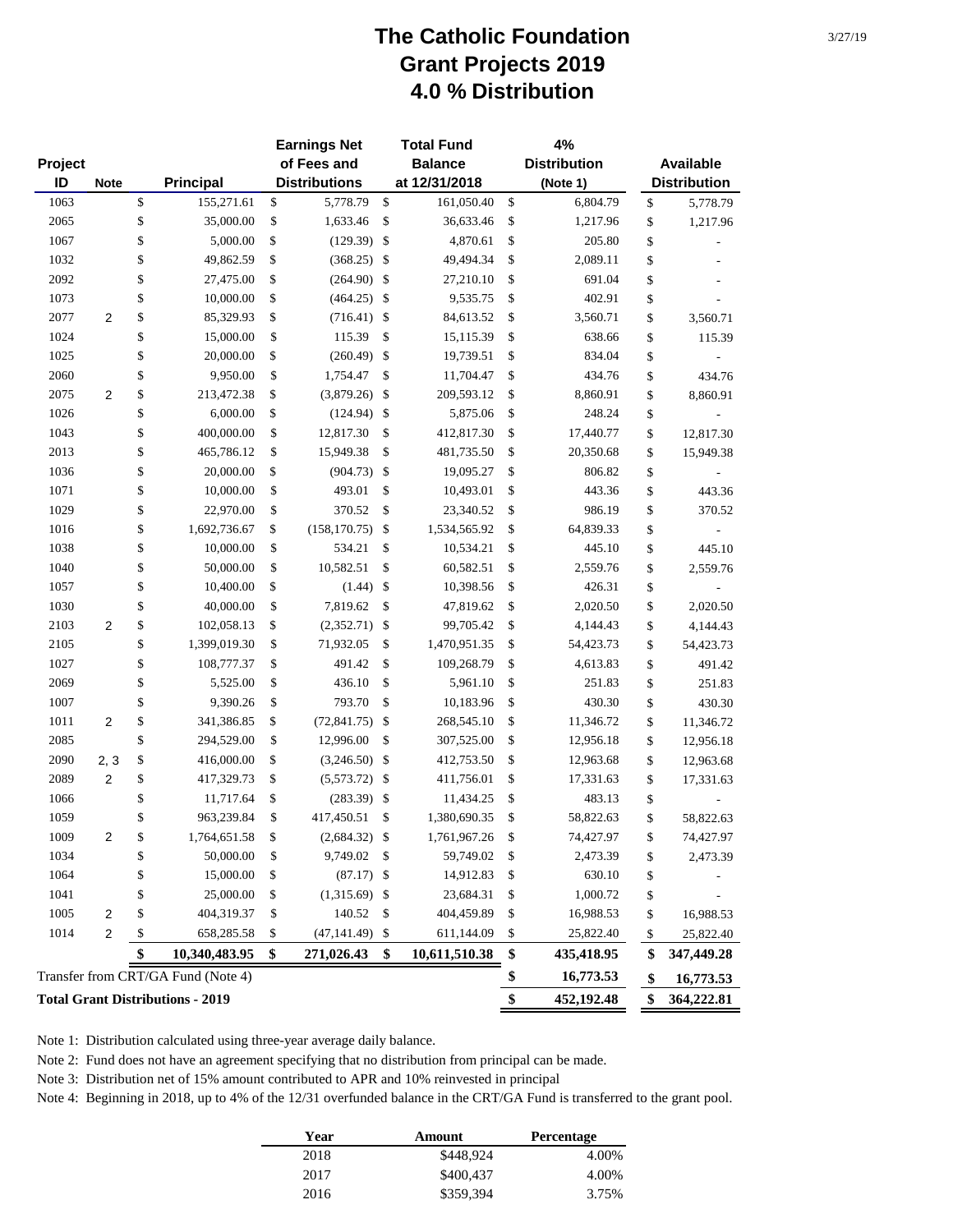|         |              | <b>Earnings Net</b>  |                       |                 |                    |                          |                                  |                     |                          |                | Competitive         |
|---------|--------------|----------------------|-----------------------|-----------------|--------------------|--------------------------|----------------------------------|---------------------|--------------------------|----------------|---------------------|
| Project |              | of Fees and          | 12/31/2018            | 4% Distribution |                    | Available                |                                  | Foundation          | <b>Agency</b>            | Donor          | Scholarship         |
| ID      | Principal    | <b>Distributions</b> | <b>Ending Balance</b> | (Note 1)        | <b>Adjustments</b> | <b>Distribution</b>      | <b>Comments</b>                  | <b>Distribution</b> | <b>Distribution</b>      | <b>Advised</b> | <b>Distribution</b> |
| 1105    | 2,515,755.18 | 495,853.28           | 3,011,608.46          | 126,524.42      |                    | 126,524.42               |                                  |                     | 126,524.42               |                |                     |
| 2101    | 11,699.55    | 973.01               | 12,672.56             | 367.47          | (367.47)           | $\sim$                   | reinvest per donor request       |                     | $\overline{\phantom{a}}$ |                |                     |
| 1162    | 200,000.00   | 16,028.39            | 216,028.39            | 9,054.15        |                    | 9,054.15                 |                                  |                     | 9,054.15                 |                |                     |
| 1186    | 220,000.00   | 18,598.39            | 238,598.39            | 10,000.10       |                    | 10,000.10                |                                  |                     | 10,000.10                |                |                     |
| 1166    | 20,892.42    | 1,690.08             | 22,582.50             | 945.22          |                    | 945.22                   |                                  |                     | 945.22                   |                |                     |
| 2080    | 10,500.00    | 1,012.70             | 11,512.70             | 465.71          |                    | 465.71                   |                                  |                     | 465.71                   |                |                     |
| 1095    | 2,288,285.28 | (371, 565.91)        | 1,916,719.37          | 82,390.94       | (82,390.94)        | $\sim$                   | principal withdrawal restriction |                     | $\sim$                   |                |                     |
| 1222    | 1,000,000.00 | 65,420.26            | 1,065,420.26          | 44,475.43       |                    | 44,475.43                |                                  |                     | 44,475.43                |                |                     |
| 2020    | 2,000,004.55 | (87, 816.94)         | 1,912,187.61          | 79,823.11       | (79,823.11)        | $\sim$                   | principal withdrawal restriction |                     |                          |                |                     |
| 1089    | 10,000.00    | (3,255.34)           | 6,744.66              | 282.68          |                    | 282.68                   |                                  |                     | 282.68                   |                |                     |
| 1218    | 24,997.69    | 4,373.52             | 29,371.21             | 1,157.62        |                    | 1,157.62                 |                                  |                     | 1,157.62                 |                |                     |
| 1154    | 140,905.20   | (94, 470.05)         | 46,435.15             | 1,835.43        | (1,835.43)         | $\sim$                   | principal withdrawal restriction |                     |                          |                |                     |
| 1214    | 13,000.00    | 10,849.34            | 23,849.34             | 944.97          | (944.97)           | $\overline{\phantom{a}}$ | reinvest per donor request       |                     |                          |                |                     |
| 1170    | 553,003.00   | (85,546.69)          | 467,456.31            | 19,593.25       | (19, 593.25)       | $\sim$                   | principal withdrawal restriction |                     |                          |                |                     |
| 2050    | 1,706,447.44 | (57,690.56)          | 1,648,756.88          | 69,102.21       | (69, 102.21)       | $\sim$                   | principal withdrawal restriction |                     |                          |                |                     |
| 1172    | 95,237.22    | (50, 569.01)         | 44,668.21             | 1,780.16        | (1,780.16)         | $\sim$                   | principal withdrawal restriction |                     |                          |                |                     |
| 1193    | 50,000.00    | 5,612.62             | 55,612.62             | 2,330.83        |                    | 2,330.83                 |                                  |                     | 2,330.83                 |                |                     |
| 1205    | 169,998.90   | (4, 154.93)          | 165,843.97            | 6,876.72        | (6,876.72)         | $\sim$                   | principal withdrawal restriction |                     | $\sim$                   |                |                     |
| 1088    | 5,000.00     | 681.37               | 5,681.37              | 238.12          |                    | 238.12                   |                                  |                     | 238.12                   |                |                     |
| 1228    | 656,722.67   | 69,601.62            | 726,324.29            | 23,321.46       | (23,321.46)        | $\sim$                   | reinvest per donor request       |                     | $\overline{\phantom{a}}$ |                |                     |
| 1120    | 5,100.00     | 405.07               | 5,505.07              | 230.73          |                    | 230.73                   |                                  |                     | 230.73                   |                |                     |
| 2022    | 500.00       | 73.41                | 573.41                | 22.86           | (22.86)            |                          | $<\!\!\$100$                     |                     |                          |                |                     |
| 1188    | 8,701.49     | (265.42)             | 8,436.07              | 353.57          | (353.57)           | $\sim$                   | principal withdrawal restriction |                     |                          |                |                     |
| 1174    | 379,443.18   | (64, 391.79)         | 315,051.39            | 13,300.40       | (1,700.40)         | 11,600.00                | \$2,900 distributed quarterly    |                     | 11,600.00                |                |                     |
| 1118    | 38,119.00    | 6,414.26             | 44,533.26             | 1,866.47        |                    | 1,866.47                 |                                  |                     | 1,866.47                 |                |                     |
| 1201    | 10,000.00    | 589.93               | 10,589.93             | 443.66          |                    | 443.66                   |                                  |                     | 443.66                   |                |                     |
| 1203    | 8,000.00     | 869.17               | 8,869.17              | 371.72          |                    | 371.72                   |                                  |                     | 371.72                   |                |                     |
| 1152    | 6,000.00     | 3,429.55             | 9,429.55              | 373.67          | (373.67)           | $\sim$                   | reinvest per donor request       |                     | $\sim$                   |                |                     |
| 1144    | 19,753.07    | 9,335.61             | 29,088.68             | 1,219.16        |                    | 1,219.16                 |                                  |                     | 1,219.16                 |                |                     |
| 1230    | 50,000.00    | 3,368.66             | 53,368.66             | 2,236.78        |                    | 2,236.78                 |                                  |                     | 2,236.78                 |                |                     |
| 1110    | 38,800.00    | 4,690.84             | 43,490.84             | 1,822.78        |                    | 1,822.78                 |                                  |                     | 1,822.78                 |                |                     |
| 2018    | 100,000.00   | 3,113.75             | 103,113.75            | 4,321.69        | (1,207.94)         | 3,113.75                 | principal withdrawal restriction |                     | 3,113.75                 |                |                     |
| 1098    | 63,143.12    | 10,090.78            | 73,233.90             | 3,069.37        |                    | 3,069.37                 |                                  |                     | 3,069.37                 |                |                     |
| 1112    | 63,507.57    | (56, 531.83)         | 6,975.74              | 292.34          | (292.34)           | $\sim$                   | principal withdrawal restriction |                     | $\sim$                   |                |                     |
| 1122    | 2,071,947.38 | (1,093,481.83)       | 978,465.55            | 60,047.84       | (60,047.84)        | $\sim$                   | principal withdrawal restriction |                     | $\overline{\phantom{a}}$ |                |                     |
| 1191    | 101,000.00   | 8,348.88             | 109,348.88            | 4,583.02        |                    | 4,583.02                 |                                  |                     | 4,583.02                 |                |                     |
| 2099    | 37,323.96    | (23, 699.40)         | 13,624.56             | 537.62          | (537.62)           | $\sim$                   | reinvest per donor request       |                     | $\overline{\phantom{a}}$ |                |                     |
| 1106    | 19,715.00    | 3,090.12             | 22,805.12             | 955.81          |                    | 955.81                   |                                  |                     | 955.81                   |                |                     |
| 2110    | 250,000.00   | 20,309.88            | 270,309.88            | 11,040.48       |                    | 11,040.48                |                                  | 11,040.48           |                          |                |                     |
| 1081    | 151,961.49   | 7,190.41             | 159,151.90            | 6,687.33        |                    | 6,687.33                 |                                  | 6,687.33            |                          |                |                     |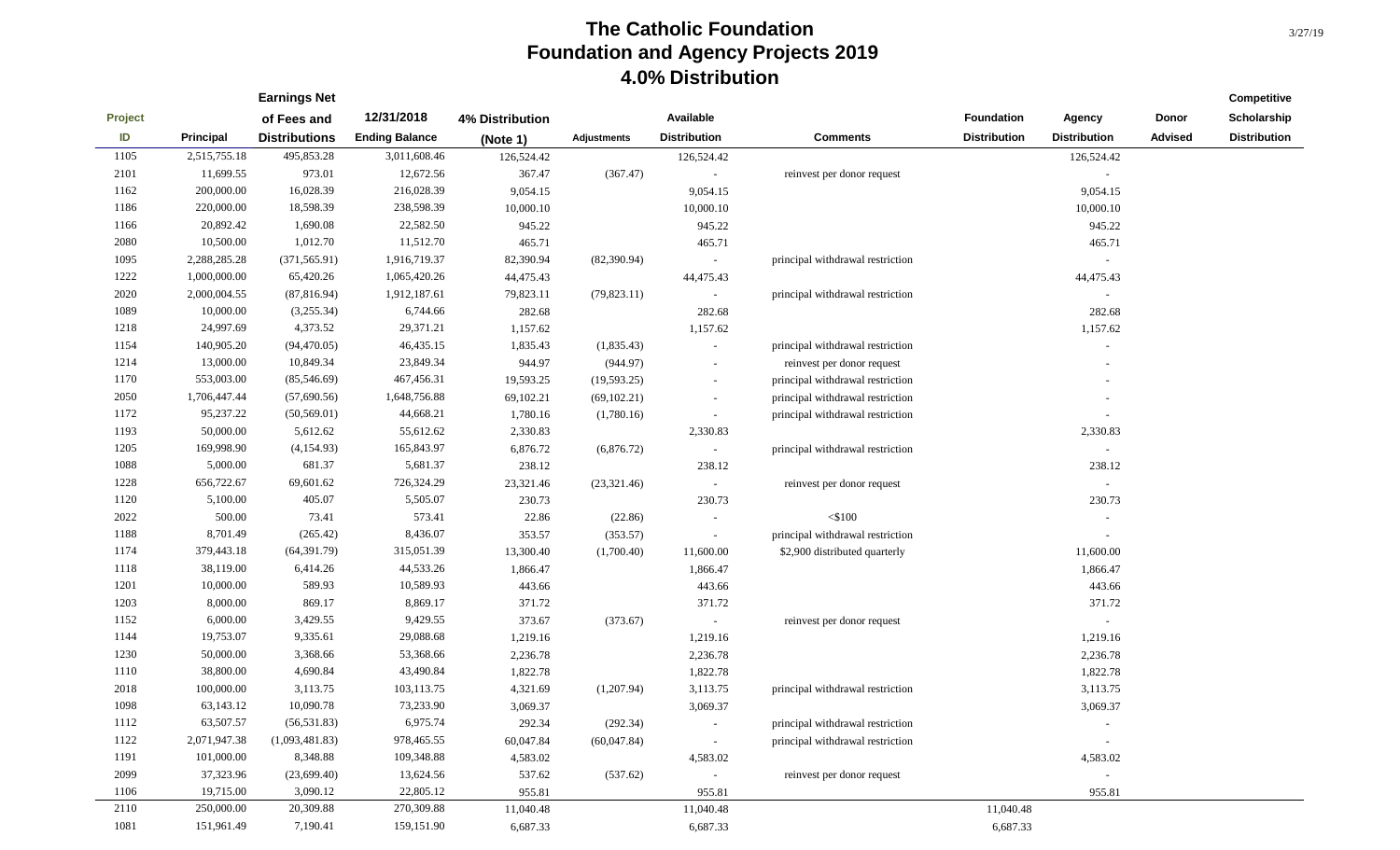|         |              | <b>Earnings Net</b>  |                       |                 |                    |                     |                                          |                          |                     |                | Competitive         |
|---------|--------------|----------------------|-----------------------|-----------------|--------------------|---------------------|------------------------------------------|--------------------------|---------------------|----------------|---------------------|
| Project |              | of Fees and          | 12/31/2018            | 4% Distribution |                    | Available           |                                          | Foundation               | Agency              | Donor          | Scholarship         |
| ID      | Principal    | <b>Distributions</b> | <b>Ending Balance</b> | (Note 1)        | <b>Adjustments</b> | <b>Distribution</b> | <b>Comments</b>                          | <b>Distribution</b>      | <b>Distribution</b> | <b>Advised</b> | <b>Distribution</b> |
| 2064    | 21,349.99    | 2,321.00             | 23,670.99             | 894.96          | (894.96)           | $\sim$              | fund bal. $>$ \$26 $k$ before distrib.   | $\sim$                   |                     |                |                     |
| 1069    | 132,158.82   | 1,395.55             | 133,554.37            | 5,603.18        | (4,207.63)         | 1,395.55            | principal withdrawal restriction         | 1,395.55                 |                     |                |                     |
| 2016    | 177,702.66   | 22,634.95            | 200,337.61            | 8,354.08        |                    | 8,354.08            |                                          | 8,354.08                 |                     |                |                     |
| 2000    | 161,219.19   | 24,681.23            | 185,900.42            | 7,758.33        |                    | 7,758.33            |                                          | 7,758.33                 |                     |                |                     |
| 1072    | 280, 143. 47 | 42,162.37            | 322,305.84            | 13,562.73       |                    | 13,562.73           |                                          | 13,562.73                |                     |                |                     |
| 1080    | 33,456.14    | 2,778.74             | 36,234.88             | 1,524.80        |                    | 1,524.80            |                                          | 1,524.80                 |                     |                |                     |
| 2001    | 28,325.00    | 2,009.50             | 30,334.50             | 1,244.62        |                    | 1,244.62            |                                          | 1,244.62                 |                     |                |                     |
| 1062    | 169,482.50   | 25,747.53            | 195,230.03            | 8,047.46        |                    | 8,047.46            |                                          | 8,047.46                 |                     |                |                     |
| 1090    | 92,734.54    | (442.49)             | 92,292.05             | 3,883.75        | (3,883.75)         | $\sim$              | principal withdrawal restriction         |                          |                     |                |                     |
| 2125    | 26,719.59    | (1,810.74)           | 24,908.85             | 240.49          | 259.51             | 500.00              | minimum of \$500                         | 500.00                   |                     |                |                     |
| 1100    | 75,000.00    | 1,193.16             | 76,193.16             | 3,153.29        | (1,960.13)         | 1,193.16            | principal withdrawal restriction         | 1,193.16                 |                     |                |                     |
| 1021    | 9,050.00     | 2,837.67             | 11,887.67             | 500.20          |                    | 500.20              |                                          | 500.20                   |                     |                |                     |
| 2002    | 99,158.28    | 1,649.09             | 100,807.37            | 4,242.08        | (2,592.99)         | 1,649.09            | principal withdrawal restriction         | 1,649.09                 |                     |                |                     |
| 1086    | 76,237.00    | 3,155.06             | 79,392.06             | 3,340.90        | (185.84)           | 3,155.06            | reinvest per donor request               | 3,155.06                 |                     |                |                     |
| 2038    | 5,000.00     | (137.51)             | 4,862.49              | 204.62          | (204.62)           | $\sim$              | principal withdrawal restriction         | $\sim$                   |                     |                |                     |
| 2096    | 15,000.00    | (678.68)             | 14,321.32             | 606.29          | 93.71              | 700.00              | minimum of \$700                         | 700.00                   |                     |                |                     |
| 2003    | 50,000.00    | 4,748.39             | 54,748.39             | 2,303.87        |                    | 2,303.87            |                                          | 2,303.87                 |                     |                |                     |
| 1084    | 14,007.64    | 4,433.04             | 18,440.68             | 776.00          |                    | 776.00              |                                          | 776.00                   |                     |                |                     |
| 2004    | 94,984.62    | 7,394.46             | 102,379.08            | 4,049.44        |                    | 4,049.44            |                                          | 4,049.44                 |                     |                |                     |
| 1074    | 14,978.84    | (145.21)             | 14,833.63             | 624.22          | (624.22)           | $\sim$              | principal withdrawal restriction         | $\overline{\phantom{a}}$ |                     |                |                     |
| 1085    | 104,142.80   | 29,068.04            | 133,210.84            | 5,605.65        |                    | 5,605.65            |                                          | 5,605.65                 |                     |                |                     |
| 1087    | 16,042.95    | 5,297.49             | 21,340.44             | 898.03          |                    | 898.03              |                                          | 898.03                   |                     |                |                     |
| 1083    | 17,249.78    | 2,405.97             | 19,655.75             | 780.97          |                    | 780.97              |                                          | 780.97                   |                     |                |                     |
| 2120    | 143,000.00   | 3,041.47             | 146,041.47            | 3,785.44        | (743.97)           | 3,041.47            | principal withdrawal restriction         | 3,041.47                 |                     |                |                     |
| 2108    | 200.00       | 11.22                | 211.22                | 6.38            | (6.38)             | $\sim$              | $<$ \$100                                |                          |                     |                |                     |
| 1113    | 33,987.53    | 2,914.76             | 36,902.29             | 1,463.47        |                    | 1,463.47            |                                          | 1,463.47                 |                     |                |                     |
| 2111    | 13,435.35    | 1,075.68             | 14,511.03             | 581.31          |                    | 581.31              |                                          | 581.31                   |                     |                |                     |
| 2130    | 5,000.00     | $\sim$               | 5,000.00              | 2.01            | (2.01)             | $\sim$              | $<$ \$100                                |                          |                     |                |                     |
| 1187    | 19,500.00    | 1,235.85             | 20,735.85             | 872.48          |                    | 872.48              |                                          | 872.48                   |                     |                |                     |
| 2014    | 151,977.60   | 29,953.86            | 181,931.46            | 7,655.75        |                    | 7,655.75            |                                          | 7,655.75                 |                     |                |                     |
| 2093    | 17,500.00    | 36.96                | 17,536.96             | 706.55          | (706.55)           | $\sim$              | principal withdrawal restriction; <\$100 |                          |                     |                |                     |
| 2066    | 31,976.59    | 3,094.97             | 35,071.56             | 1,398.68        |                    | 1,398.68            |                                          | 1,398.68                 |                     |                |                     |
| 1101    | 69,146.80    | 2,988.09             | 72,134.89             | 2,932.27        |                    | 2,932.27            |                                          | 2,932.27                 |                     |                |                     |
| 1070    | 27,500.00    | (6,969.00)           | 20,531.00             | 863.06          | (863.06)           | $\sim$              | principal withdrawal restriction         | $\sim$                   |                     |                |                     |
| 2034    | 26,085.00    | 810.33               | 26,895.33             | 1,136.26        | (325.93)           | 810.33              | principal withdrawal restriction         | 810.33                   |                     |                |                     |
| 1115    | 52,987.20    | (10, 205.15)         | 42,782.05             | 1,786.07        | (1,786.07)         | $\sim$              | principal withdrawal restriction         | $\sim$                   |                     |                |                     |
| 1226    | 35,000.00    | 2,329.28             | 37,329.28             | 1,564.54        |                    | 1,564.54            |                                          | 1,564.54                 |                     |                |                     |
| 2017    | 5,000.00     | 214.01               | 5,214.01              | 219.40          | (5.39)             | 214.01              | principal withdrawal restriction         | 214.01                   |                     |                |                     |
| 1075    | 15,232.00    | 10,714.68            | 25,946.68             | 1,091.86        |                    | 1,091.86            |                                          | 1,091.86                 |                     |                |                     |
| 1076    | 25,000.00    | 9,010.82             | 34,010.82             | 1,395.33        |                    | 1,395.33            |                                          | 1,395.33                 |                     |                |                     |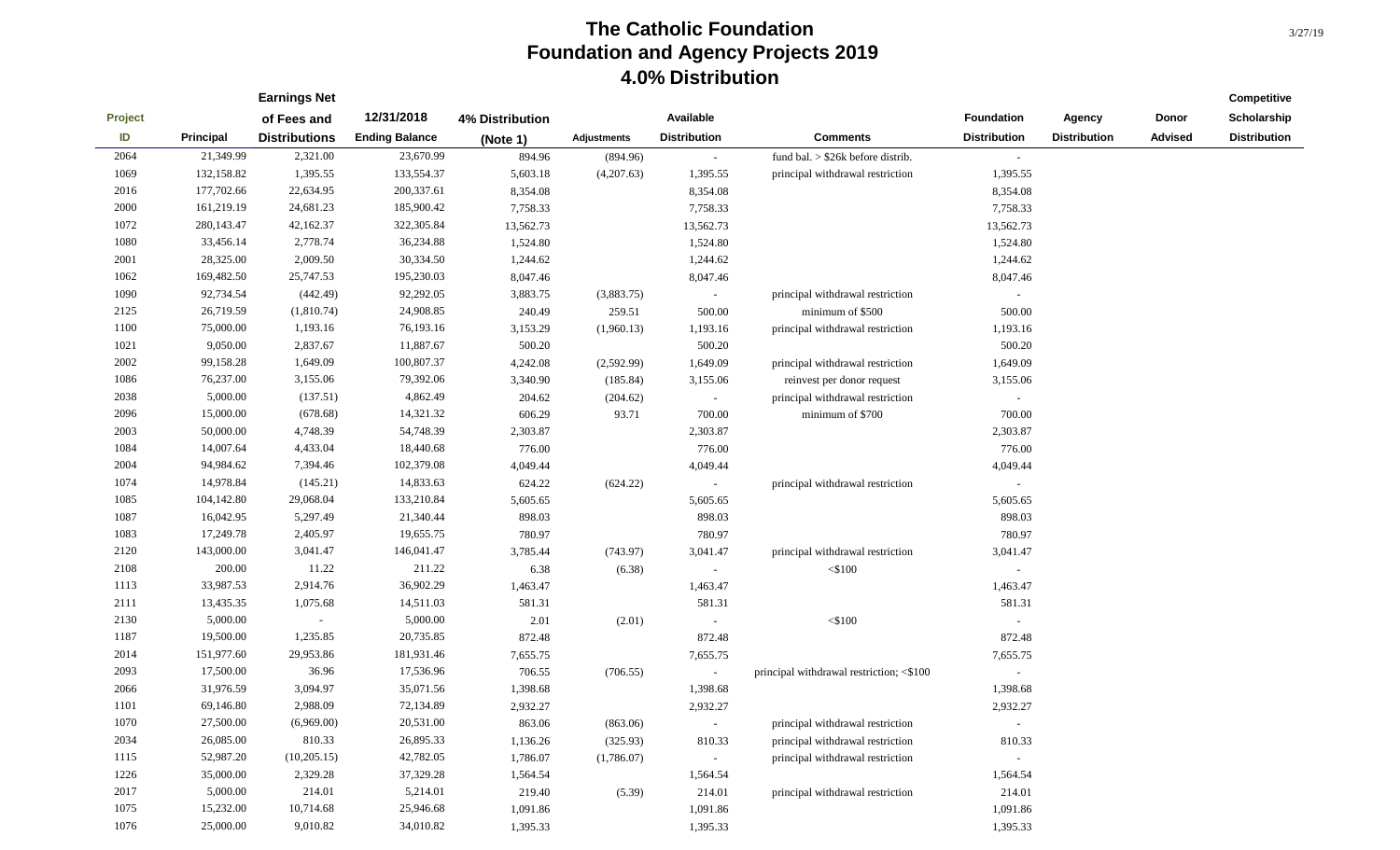|         |                  | <b>Earnings Net</b>  |                       |                 |                    |                     |                                                 |                     |                     |                          | Competitive         |
|---------|------------------|----------------------|-----------------------|-----------------|--------------------|---------------------|-------------------------------------------------|---------------------|---------------------|--------------------------|---------------------|
| Project |                  | of Fees and          | 12/31/2018            | 4% Distribution |                    | Available           |                                                 | <b>Foundation</b>   | <b>Agency</b>       | Donor                    | Scholarship         |
| ID      | <b>Principal</b> | <b>Distributions</b> | <b>Ending Balance</b> | (Note 1)        | <b>Adjustments</b> | <b>Distribution</b> | <b>Comments</b>                                 | <b>Distribution</b> | <b>Distribution</b> | <b>Advised</b>           | <b>Distribution</b> |
| 2059    | 500.00           | 63.06                | 563.06                | 20.65           | (20.65)            |                     | $<$ \$100                                       | $\sim$              |                     |                          |                     |
| 1091    | 66,093.59        | 15,338.15            | 81,431.74             | 3,402.49        |                    | 3,402.49            |                                                 | 3,402.49            |                     |                          |                     |
| 1093    | 5,000.00         | 608.82               | 5,608.82              | 235.75          |                    | 235.75              |                                                 | 235.75              |                     |                          |                     |
| 2109    | 100,000.00       | 5,554.76             | 105,554.76            | 4,323.55        |                    | 4,323.55            |                                                 | 4,323.55            |                     |                          |                     |
| 2114    | 55,143.34        | 4,802.15             | 59,945.49             | 1,797.69        | (1,797.69)         |                     | reinvest per donor request                      |                     |                     |                          |                     |
| 1107    | 32,506.16        | (658.10)             | 31,848.06             | 1,339.74        | (1,339.74)         | $\sim$              | principal withdrawal restriction                | $\sim$              |                     |                          |                     |
| 1092    | 27,499.65        | 3,032.32             | 30,531.97             | 1,283.35        |                    | 1,283.35            |                                                 | 1,283.35            |                     |                          |                     |
| 1108    | 43,690.73        | 26,042.05            | 69,732.78             | 2,854.95        | (2,854.95)         | $\sim$              | fund balance must be $> $100,000$               | $\sim$              |                     |                          |                     |
| 2052    | 56,500.00        | 6,052.49             | 62,552.49             | 2,446.13        |                    | 2,446.13            |                                                 | 2,446.13            |                     |                          |                     |
| 2087    | 442,125.62       | 55,946.84            | 498,072.46            | 20,910.51       |                    | 20,910.51           |                                                 | 20,910.51           |                     |                          |                     |
| 2098    | 45,620.28        | (43,052.76)          | 2,567.52              | $\sim$          |                    |                     | no distribution                                 | $\sim$              |                     |                          |                     |
| 2048    | 15,720.00        | 768.37               | 16,488.37             | 659.62          |                    | 659.62              |                                                 | 659.62              |                     |                          |                     |
| 2090    | 416,000.00       | (3,246.50)           | 412,753.50            | 4,321.23        |                    |                     | 4,321.23 15% to APR; 10% reinvested; 75% grants | 4,321.23            |                     |                          |                     |
| 1097    | 86,000.00        | 7,125.42             | 93,125.42             | 3,703.07        |                    | 3,703.07            |                                                 | 3,703.07            |                     |                          |                     |
| 2031    | 750,850.00       | (13,766.63)          | 737,083.37            | 30,986.01       |                    | 30,986.01           |                                                 | 30,986.01           |                     |                          |                     |
| 1077    | 35,500.00        | 2,582.59             | 38,082.59             | 1,602.55        |                    | 1,602.55            |                                                 | 1,602.55            |                     |                          |                     |
| 2007    | 12,105.20        | 3,179.83             | 15,285.03             | 634.93          |                    | 634.93              |                                                 | 634.93              |                     |                          |                     |
| 1114    | 7,000.00         | 774.91               | 7,774.91              | 327.18          |                    | 327.18              |                                                 | 327.18              |                     |                          |                     |
| 2008    | 800.00           | 70.95                | 870.95                | 30.72           | (30.72)            |                     | $<$ \$100                                       | $\sim$              |                     |                          |                     |
| 2030    | 120,518.00       | 13,088.21            | 133,606.21            | 5,622.26        |                    | 5,622.26            |                                                 | 5,622.26            |                     |                          |                     |
| 2009    | 18,750.00        | 916.42               | 19,666.42             | 799.09          |                    | 799.09              |                                                 | 799.09              |                     |                          |                     |
| 1104    | 17,156.04        | 103.27               | 17,259.31             | 433.68          | (330.41)           | 103.27              | principal withdrawal restriction                | 103.27              |                     |                          |                     |
| 2062    | 6,000.00         | 3,054.98             | 9,054.98              | 379.51          |                    | 379.51              |                                                 | 379.51              |                     |                          |                     |
| 2028    | 117,813.16       | (4, 553.15)          | 113,260.01            | 4,286.73        | (4,286.73)         | $\sim$              | principal withdrawal restriction                |                     |                     |                          |                     |
| 1078    | 7,300.00         | (94.50)              | 7,205.50              | 303.21          | (303.21)           |                     | principal withdrawal restriction                |                     |                     |                          |                     |
| 2081    | 100.00           | 34.21                | 134.21                | $\sim$          |                    | $\sim$              | fund bal. $> $5k$ before distrib.               |                     |                     |                          |                     |
| 1099    | 2,051.30         | 358.12               | 2,409.42              | 69.48           | (69.48)            | $\sim$              | fund bal. $>$ \$5k before distrib.              | $\sim$              |                     |                          |                     |
| 1103    | 7,495.00         | 340.96               | 7,835.96              | 328.99          |                    | 328.99              |                                                 | 328.99              |                     |                          |                     |
| 1111    | 101,885.00       | 15,149.29            | 117,034.29            | 4,571.81        | (4,571.81)         | $\sim$              | reinvest per donor request                      | $\sim$              |                     |                          |                     |
| 2011    | 19,305.34        | 1,244.23             | 20,549.57             | 858.33          |                    | 858.33              |                                                 | 858.33              |                     |                          |                     |
| 1079    | 50,000.00        | 5,136.90             | 55,136.90             | 2,320.22        |                    | 2,320.22            |                                                 | 2,320.22            |                     |                          |                     |
| 2046    | 10,250.00        | (581.43)             | 9,668.57              | 406.86          | (406.86)           | $\sim$              | principal withdrawal restriction                |                     |                     |                          |                     |
| 2086    | 75,859.88        | (510.94)             | 75,348.94             | 3,217.89        | 432.11             | 3,650.00            | \$912.50 distributed quarterly                  | 3,650.00            |                     |                          |                     |
| 2045    | 1,000,000.00     | 47,351.25            | 1,047,351.25          | 44,244.84       |                    | 44,244.84           |                                                 |                     |                     | 44,244.84                |                     |
| 1061    | 50,205.21        | 8,156.63             | 58,361.84             | 2,467.91        |                    | 2,467.91            |                                                 |                     |                     | 2,467.91                 |                     |
| 2058    | 864,480.30       | (7,694.23)           | 856,786.07            | 36,022.62       | (36,022.62)        | $\sim$              | principal withdrawal restriction                |                     |                     | $\sim$                   |                     |
| 1028    | 100,000.00       | (6,813.96)           | 93,186.04             | 3,911.24        | (3,911.24)         | $\sim$              | principal withdrawal restriction                |                     |                     | $\overline{\phantom{a}}$ |                     |
| 1082    | 40,000.00        | 8,939.99             | 48,939.99             | 2,067.82        |                    | 2,067.82            |                                                 |                     |                     | 2,067.82                 |                     |
| 1033    | 252,060.39       | (39,750.60)          | 212,309.79            | 8,293.91        | (8,293.91)         | $\sim$              | $<\!\!\$100$                                    |                     |                     | $\sim$                   |                     |
| 2082    | 1,267,616.79     | (107,065.75)         | 1,160,551.04          | 9,449.26        |                    | 9,449.26            | $$50,000$ max per year                          |                     |                     | 9,449.26                 |                     |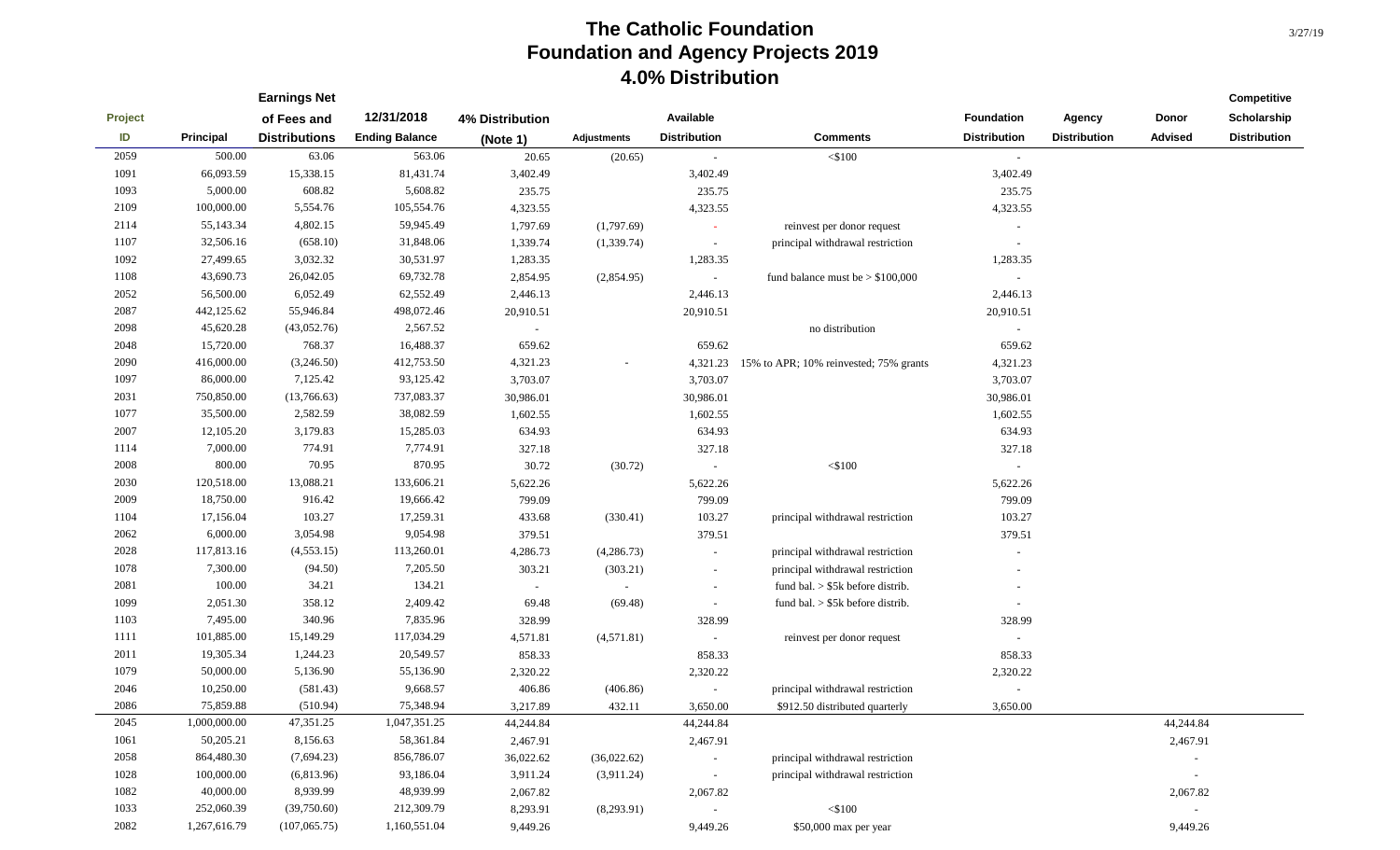|                           |               | <b>Earnings Net</b>  |                       |                        |               |                          |                                  |                     |                     |            | <b>Competitive</b>  |
|---------------------------|---------------|----------------------|-----------------------|------------------------|---------------|--------------------------|----------------------------------|---------------------|---------------------|------------|---------------------|
| <b>Project</b>            |               | of Fees and          | 12/31/2018            | <b>4% Distribution</b> |               | Available                |                                  | <b>Foundation</b>   | Agency              | Donor      | Scholarship         |
| ID                        | Principal     | <b>Distributions</b> | <b>Ending Balance</b> | (Note 1)               | Adjustments   | <b>Distribution</b>      | <b>Comments</b>                  | <b>Distribution</b> | <b>Distribution</b> | Advised    | <b>Distribution</b> |
| 1022                      | 100,344.70    | (63,977.72)          | 36,366.98             | 1,732.15               |               | 1,732.15                 | up to 10% of fund balance        |                     |                     | 1,732.15   |                     |
| 1039                      | 115,423.21    | 4,289.19             | 119,712.40            | 5,043.28               |               | 5,043.28                 |                                  |                     |                     | 5,043.28   |                     |
| 2068                      | 63,000.00     | 6,280.20             | 69,280.20             | 2,889.27               |               | 2,889.27                 |                                  |                     |                     | 2,889.27   |                     |
| 1023                      | 106,011.32    | 3,627.49             | 109,638.81            | 4,540.47               | (912.98)      | 3,627.49                 | principal withdrawal restriction |                     |                     | 3,627.49   |                     |
| 1056                      | 49,879.28     | (5,977.51)           | 43,901.77             | 1,854.97               | (1,854.97)    | $\overline{\phantom{a}}$ | principal withdrawal restriction |                     |                     |            |                     |
| 2122                      | 3,626,695.95  | (154, 917.71)        | 3,471,778.24          | 63,590.27              | (63,590.27)   | $\overline{\phantom{0}}$ | principal withdrawal restriction |                     |                     | $\sim$     |                     |
| 1031                      | 75,000.87     | 1,551.53             | 76,552.40             | 3,234.53               | (1,683.00)    | 1,551.53                 | principal withdrawal restriction |                     |                     | 1,551.53   |                     |
| 2119                      | 187,222.41    | (727.85)             | 186,494.56            | 4,349.61               | (4,349.61)    |                          | principal withdrawal restriction |                     |                     |            |                     |
| 2116                      | 46,032.72     | 3,337.67             | 49,370.39             | 1,700.24               |               | 1,700.24                 |                                  |                     |                     |            | 1,700.24            |
| 2117                      | 20,000.00     | 656.28               | 20,656.28             | 581.76                 |               | 581.76                   |                                  |                     |                     |            | 581.76              |
| 1049                      | 1,432,730.91  | (482, 865.51)        | 949,865.40            | 40,892.37              | 9,107.63      | 50,000.00                | \$50k per donor request          |                     |                     |            | 50,000.00           |
| 2121                      | 6,229.00      | (202.30)             | 6,026.70              | 119.92                 | (119.92)      | $\sim$                   | principal withdrawal restriction |                     |                     |            |                     |
| <b>Totals:</b>            | 29,658,207.59 | (1,669,365.98)       | 27,988,841.61         | 1,042,412.74           | (496, 423.27) | 545,989.47               |                                  | 193,646.39          | 226,987.53          | 73,073.55  | 52,282.00           |
| <b>2018 Distributions</b> |               |                      |                       |                        |               | 1,419,151.97             |                                  | 198,979.64          | 1,029,220.85        | 138,695.48 | 52,256.00           |

Note 1: Distribution calculated using three-year average daily balance.

Note 2: Fund does not have an agreement specifying that no distribution from principal can be made.

Note 3: Distribution net of 75% amount contributed to grant pool.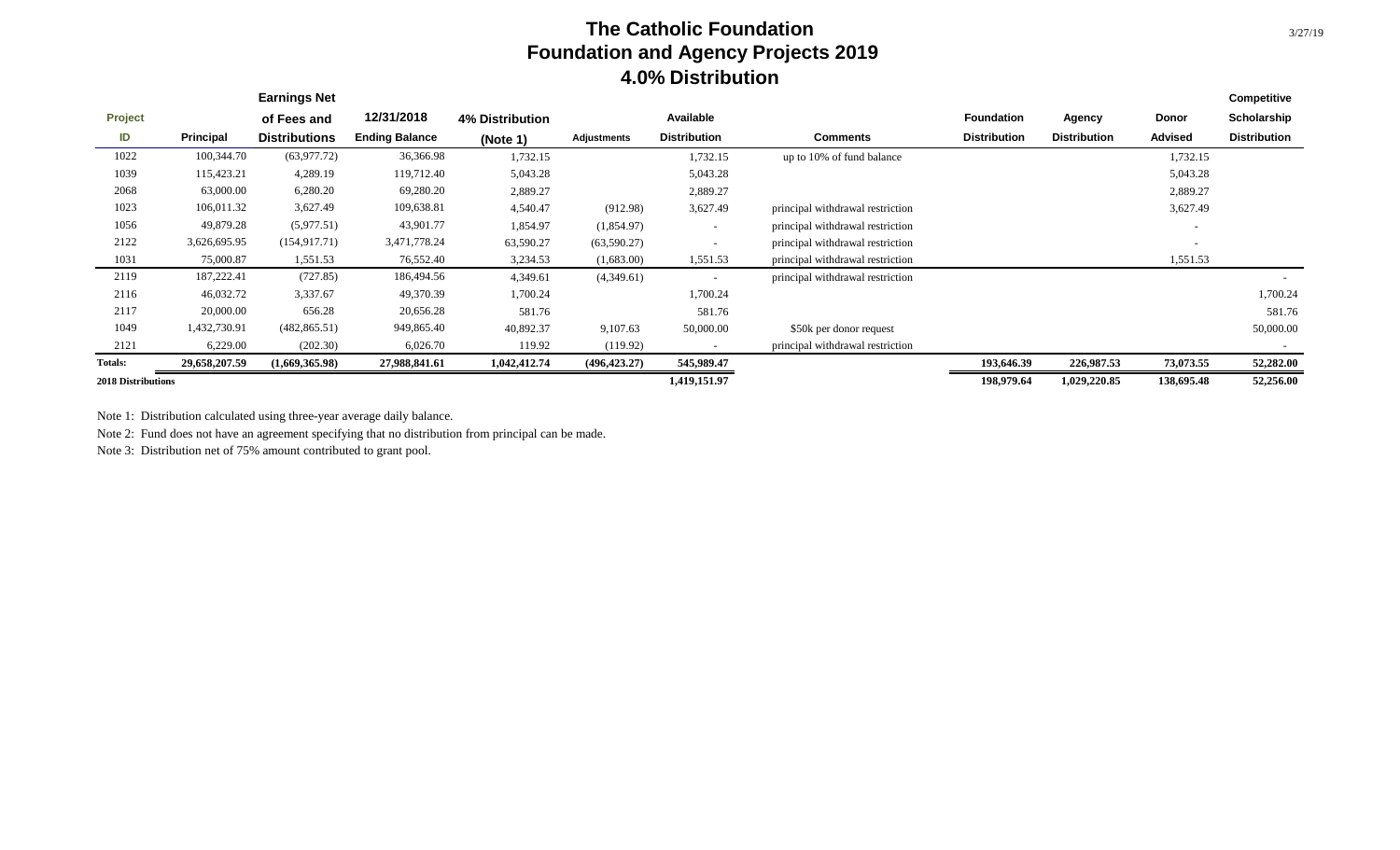#### **February 28, 2019 COMPARATIVE OPERATING INCOME STATEMENT THE CATHOLIC FOUNDATION of the ARCHDIOCESE OF SANTA FE**

|                                            | <b>Annual Budget</b> | <b>Budget YTD</b> | <b>Actual YTD</b> | Variance<br>Fav/(Unfav) |     |
|--------------------------------------------|----------------------|-------------------|-------------------|-------------------------|-----|
| <b>REVENUE</b>                             |                      |                   |                   |                         |     |
| <b>Administrative Fees</b>                 | 530,000              | 353,750           | 372,293           | 18,543                  |     |
| <b>Contributions - Cash</b>                | 30,000               | 20,000            | 15,561            | (4, 439)                | (a) |
| Grant Awards Luncheon (net)                | 43,170               | 43,170            | 36,017            | (7, 153)                | (b) |
| <b>Total Revenue</b>                       | 603,170              | 416,920           | 423,871           | 6,951                   |     |
| <b>EXPENSES</b>                            |                      |                   |                   |                         |     |
| <b>Salaries</b>                            | 355,540              | 237,230           | 236,144           | 1,086                   | (a) |
| Payroll Taxes                              | 25,430               | 16,370            | 16,350            | 20                      |     |
| <b>Employee Benefits</b>                   | 53,910               | 36,820            | 36,496            | 324                     |     |
| Marketing/Advertising                      | 29,650               | 24,570            | 19,954            | 4,616                   | (c) |
| <b>Community Awareness and Cultivation</b> | 5,500                | 4,700             | 4,317             | 383                     |     |
| <b>Board Engagement Events</b>             | 2,500                | 840               |                   | 840                     |     |
| <b>Conferences and Seminars</b>            | 3,500                | 1,000             | 500               | 500                     | (a) |
| Development                                | 9,400                | 6,200             | 6,270             | (70)                    |     |
| Equipment Maintenance/Repair               | 1,600                | 1,300             | 1,040             | 260                     |     |
| <b>General Office Supplies</b>             | 2,500                | 1,680             | 1,878             | (198)                   |     |
| <b>Banking Fees</b>                        | 600                  | 400               | 70                | 330                     |     |
| Miscellaneous                              | 770                  | 609               | 899               | (290)                   |     |
| Office Equipment                           | 850                  | 700               | 391               | 309                     |     |
| <b>Office Lease</b>                        | 34,475               | 22,912            | 22,912            |                         |     |
| Postage and Handling                       | 1,700                | 950               | 1,247             | (297)                   |     |
| Professional Affiliations/Memberships      | 500                  | 250               | 100               | 150                     |     |
| <b>Professional Fees</b>                   | 22,500               | 21,490            | 21,099            | 391                     |     |
| Program Expense                            | 3,145                | 1,945             | 1,811             | 134                     |     |
| Software Maintenance/Upgrades              | 20,450               | 17,190            | 16,997            | 193                     |     |
| Telephone/Fax                              | 6,400                | 4,280             | 3,952             | 328                     |     |
| Travel/Entertainment                       | 4,000                | 2,680             | 2,655             | 25                      |     |
| <b>Total Expenses</b>                      | 584,920              | 404,116           | 395,082           | 9,034                   |     |
| <b>Capital Expenses</b>                    | 3,800                | 3,800             | 2,671             | 1,129                   | (d) |
| <b>NET INCOME (DEFICIT)</b>                | 14,450               | 9,004             | 26,118            | 17,114                  |     |

(a) Variance due to timing.

(b) Variance primarily due to fewer corporate sponsorships than budgeted.

(c) Variance mainly due to timing and also savings on annual report design and printing.

(d) Variance due to savings on shelving build out.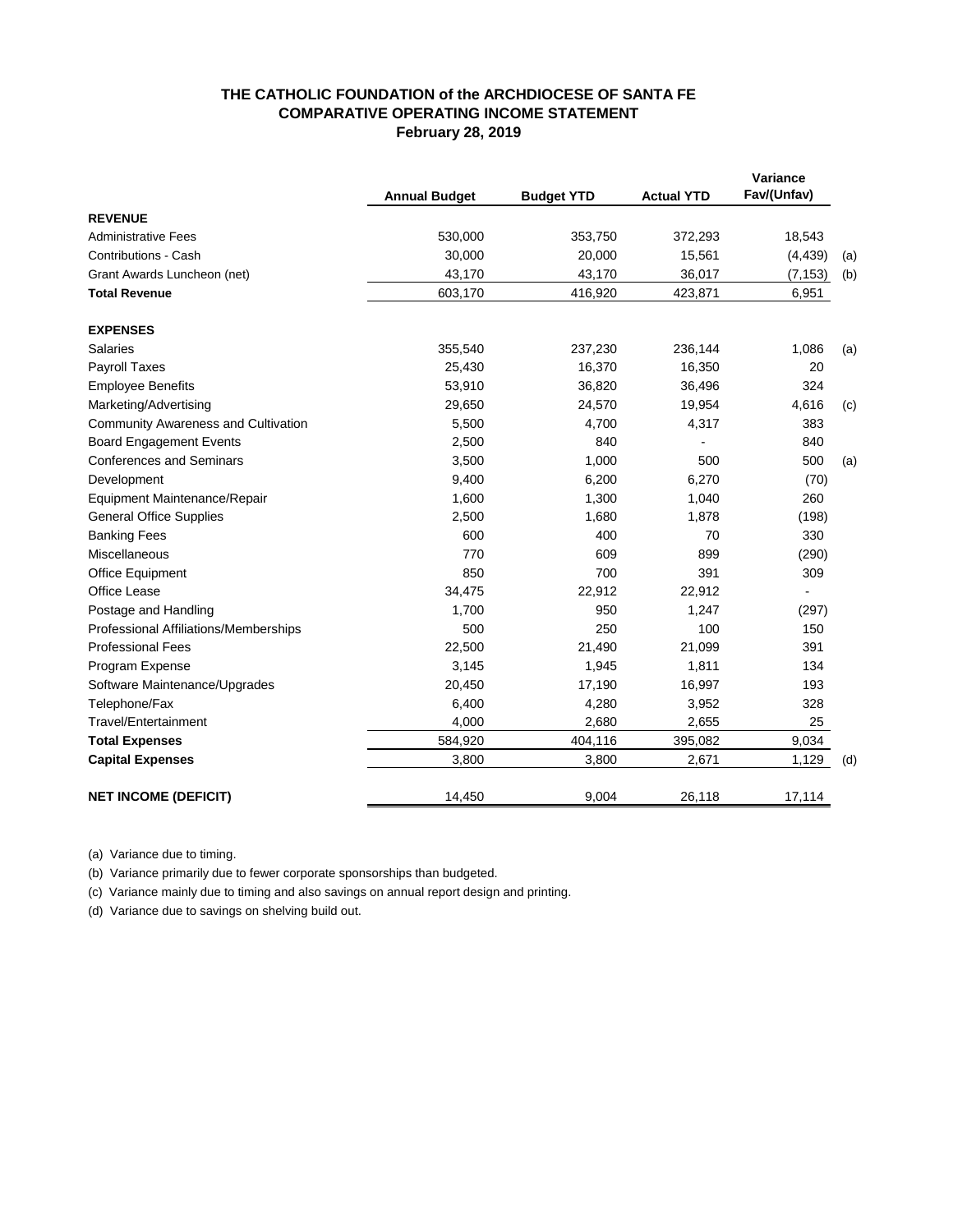# **The Catholic Foundation Balance Sheet as of February 2019**

with Comparative Totals for Prior Year

|                                                        | <b>Current Year</b> | <b>Prior Year</b> |
|--------------------------------------------------------|---------------------|-------------------|
| Assets                                                 |                     |                   |
| Assets                                                 |                     |                   |
| Cash and cash equivalents - operations                 | \$548,048.13        | \$503,355.69      |
| Cash and cash equivalents - endowment                  | \$381,039.71        | \$715,386.75      |
| Furniture and equipment, less accumulated depreciation | \$27,943.40         | \$20,901.15       |
| <b>Other Assets</b>                                    | \$6,034.39          | \$8,461.63        |
| <b>Total Assets</b>                                    | \$963,065.63        | \$1,248,105.22    |
| Investments                                            |                     |                   |
| Real estate                                            | \$2,493,369.21      | \$2,521,590.06    |
| Marketable securities                                  | \$44,482,201.37     | \$45,342,939.61   |
| <b>Total Investments</b>                               | \$46,975,570.58     | \$47,864,529.67   |
| <b>Total Assets</b>                                    | \$47,938,636.21     | \$49,112,634.89   |
| <b>Liabilities and Net Assets</b>                      |                     |                   |
| Liabilites                                             |                     |                   |
| Accounts payable and accrued liabilities               | \$50,451.78         | \$49,254.34       |
| Grants distributable                                   | \$292,187.44        | \$26,476.70       |
| Charitable remainder annuity trusts and gift annuities | \$2,447,446.27      | \$2,525,605.29    |
| Agency obligations                                     | \$15,926,796.41     | \$17,345,741.61   |
| <b>Total Liabilites</b>                                | \$18,716,881.90     | \$19,947,077.94   |
| Net assets:                                            |                     |                   |
| Unrestricted                                           | \$8,799,163.00      | \$8,980,372.64    |
| Temporarily restricted                                 | \$870,580.40        | \$1,852,088.42    |
| Permanently restricted                                 | \$19,552,010.91     | \$18,333,095.89   |
| <b>Total Net assets</b>                                | \$29,221,754.31     | \$29,165,556.95   |
| <b>Total Liabilities and Net Assets</b>                | \$47,938,636.21     | \$49,112,634.89   |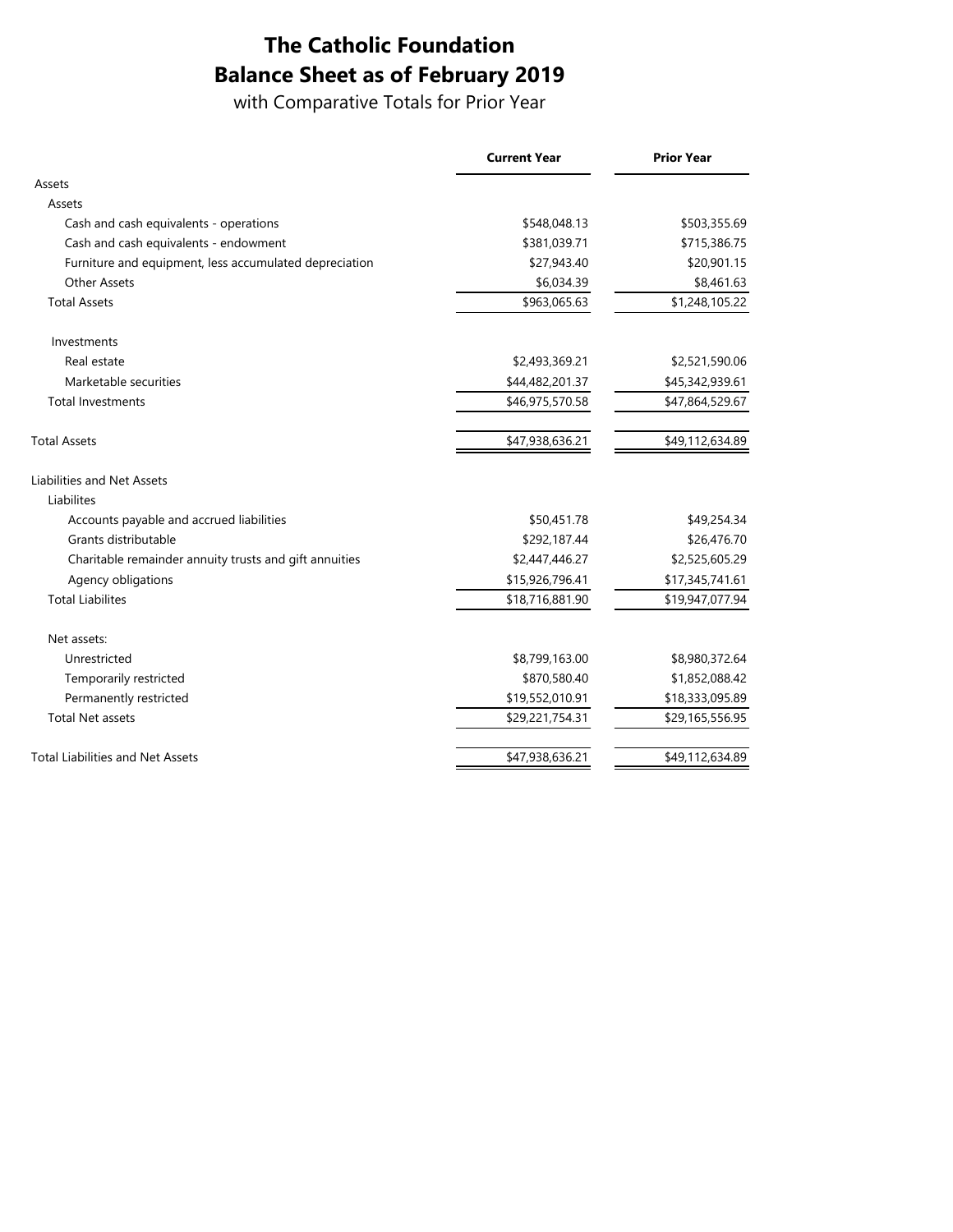# **The Catholic Foundation Income Statement for July 1, 2018 - February 28, 2019**

with Comparative Totals for Prior Year

|                                           | <b>Unrestricted</b> | Temporarily<br>Restricted | Permanently<br>Restricted | Agency         | <b>Split Interest</b> | <b>Total</b> | <b>Prior Year</b> |
|-------------------------------------------|---------------------|---------------------------|---------------------------|----------------|-----------------------|--------------|-------------------|
| Public support and revenues               |                     |                           |                           |                |                       |              |                   |
| Contributions                             | 19,319              | 60,481                    | 1,276,644                 | 221,549        | 9,895                 | 1,587,887    | 6,055,070         |
| Investment income                         | 627,671             | 518,365                   | $\mathbf{0}$              | 582,576        | $\mathbf{0}$          | 1,728,612    | 1,520,034         |
| Realized gain (loss) on investments       | 554,933             | 411,510                   | $\overline{0}$            | 566,863        | $\overline{0}$        | 1,533,306    | 289,441           |
| Unrealized gain (loss) on investments     | (1,089,849)         | (939, 612)                | $\overline{0}$            | (1,037,120)    | $\mathbf{0}$          | (3,066,581)  | 1,530,402         |
| Administrative fees                       | 279,512             | $\overline{0}$            | $\overline{0}$            | $\mathbf{0}$   | $\overline{0}$        | 279,512      | 261,632           |
| Administrative fees on agency obligations | 92,781              | $\mathbf{0}$              | $\overline{0}$            | $\overline{0}$ | $\mathbf{0}$          | 92,781       | 93,126            |
| Other income                              | 68,275              | $\overline{0}$            | $\overline{0}$            | $\overline{0}$ | $\mathbf{0}$          | 68,275       | 77,075            |
| Total Public support and revenues         | 552,643             | 50,743                    | 1,276,644                 | 333,868        | 9,895                 | 2,223,793    | 9,826,780         |
| Expenses                                  |                     |                           |                           |                |                       |              |                   |
| Grants and distributions                  | 13,177              | 36,341                    | $\overline{0}$            | 209,229        | $\overline{0}$        | 258,747      | 704,791           |
| Salaries                                  | 236,144             | $\boldsymbol{0}$          | $\overline{0}$            | $\mathbf{0}$   | $\boldsymbol{0}$      | 236,144      | 230,716           |
| Professional fees                         | 37,466              | 23,119                    | $\overline{0}$            | 110,759        | $\mathbf{0}$          | 171,344      | 152,472           |
| Rent and office lease                     | 22,912              | $\mathbf{0}$              | $\overline{0}$            | $\mathbf{0}$   | $\mathbf{0}$          | 22,912       | 22,496            |
| Employee benefits and payroll taxes       | 52,846              | $\mathbf{0}$              | $\overline{0}$            | $\mathbf{0}$   | $\mathbf{0}$          | 52,846       | 43,759            |
| Printed materials                         | 19,954              | $\overline{0}$            | $\overline{0}$            | $\overline{0}$ | $\overline{0}$        | 19,954       | 17,786            |
| Promotion and public relations            | 42,845              | $\mathbf{0}$              | $\overline{0}$            | $\overline{0}$ | $\mathbf{0}$          | 42,845       | 37,793            |
| Office expense                            | 24,138              | $\mathbf{0}$              | $\overline{0}$            | $\overline{0}$ | $\mathbf{0}$          | 24,138       | 23,369            |
| Telephone/fax                             | 3,952               | $\mathbf{0}$              | $\mathbf{0}$              | $\mathbf{0}$   | $\mathbf{0}$          | 3,952        | 3,532             |
| Postage                                   | 1,247               | $\overline{0}$            | $\overline{0}$            | $\overline{0}$ | $\mathbf{0}$          | 1,247        | 800               |
| Conventions and seminars                  | 500                 | $\overline{0}$            | $\overline{0}$            | $\overline{0}$ | $\overline{0}$        | 500          | 776               |
| Insurance                                 | 263                 | $\mathbf{0}$              | $\overline{0}$            | $\theta$       | $\overline{0}$        | 263          | 261               |
| Administrative fee expense                | $\mathbf{0}$        | 279,512                   | $\mathbf{0}$              | $\mathbf{0}$   | $\boldsymbol{0}$      | 279,512      | 261,632           |
| <b>Total Expenses</b>                     | 455,445             | 338,973                   | $\mathbf{0}$              | 319,988        | $\overline{0}$        | 1,114,406    | 1,500,182         |
|                                           |                     |                           |                           |                |                       |              |                   |
| <b>NET SURPLUS/(DEFICIT)</b>              | 97,198              | (288, 229)                | 1,276,644                 | 13,880         | 9,895                 | 1,109,387    | 8,326,598         |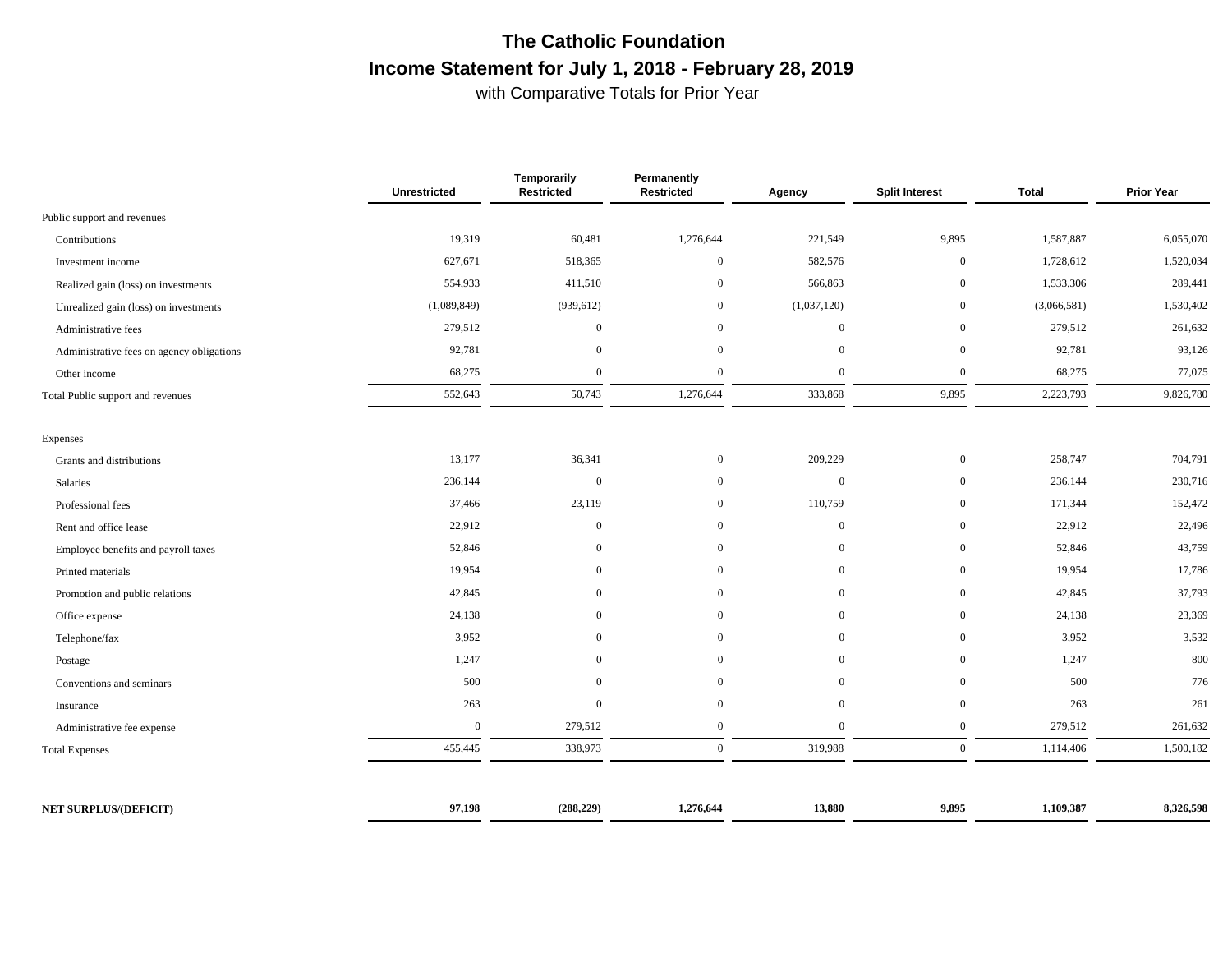## THE CATHOLIC FOUNDATION

### of THE ARCHDIOCESE OF SANTA FE

## **INVESTMENT SUMMARY March 26, 2019**

### **Return on Foundation's Portfolio**

Total investment portfolio at February 28, 2019 (excluding land) was \$44.1M.

Endowment Fund (\$40.3M):  $+1.1\%$  12mos— $1.0\%$  below index,  $+4.8\%$  annualized prior 5 yrs—0.6% pts below index.

CRT/GA Fund  $(\$3.1M)$ : -1.5% 12mos—1.8% pts below index, +4.9% annualized prior 5 yrs—0.3% pts below index.

Intermediate Fund (\$0.7M):  $+0.9\%$ % 12mos—1.1% below index,  $+4.3\%$ annualized prior 5 yrs—0.5% pts below index.

Actions of Investment Committee (last 2/19, next 5/14/19)

Despite 2018 loss of 5.9%, outperformed community foundations average by 1%.

Vanguard mid-cap underperforming and on watch.

Agreed to keep \$1.2M cash in anticipation of distributions; reallocate \$0.4M to TBD international managers.

### **Investment Environment**

12 month returns turn positive.

US economy slowing. Washington, London, Brussels still putting sugar in the fuel tank.

Is the FED Board as alert as Yogi Berra? Moore won't hurt, may help. Washington budget deficit at -3.5% in moderate historic range; but increasing.

Crude price at about \$60/bbl in reasonable range. Will NM drilling continue to expand?